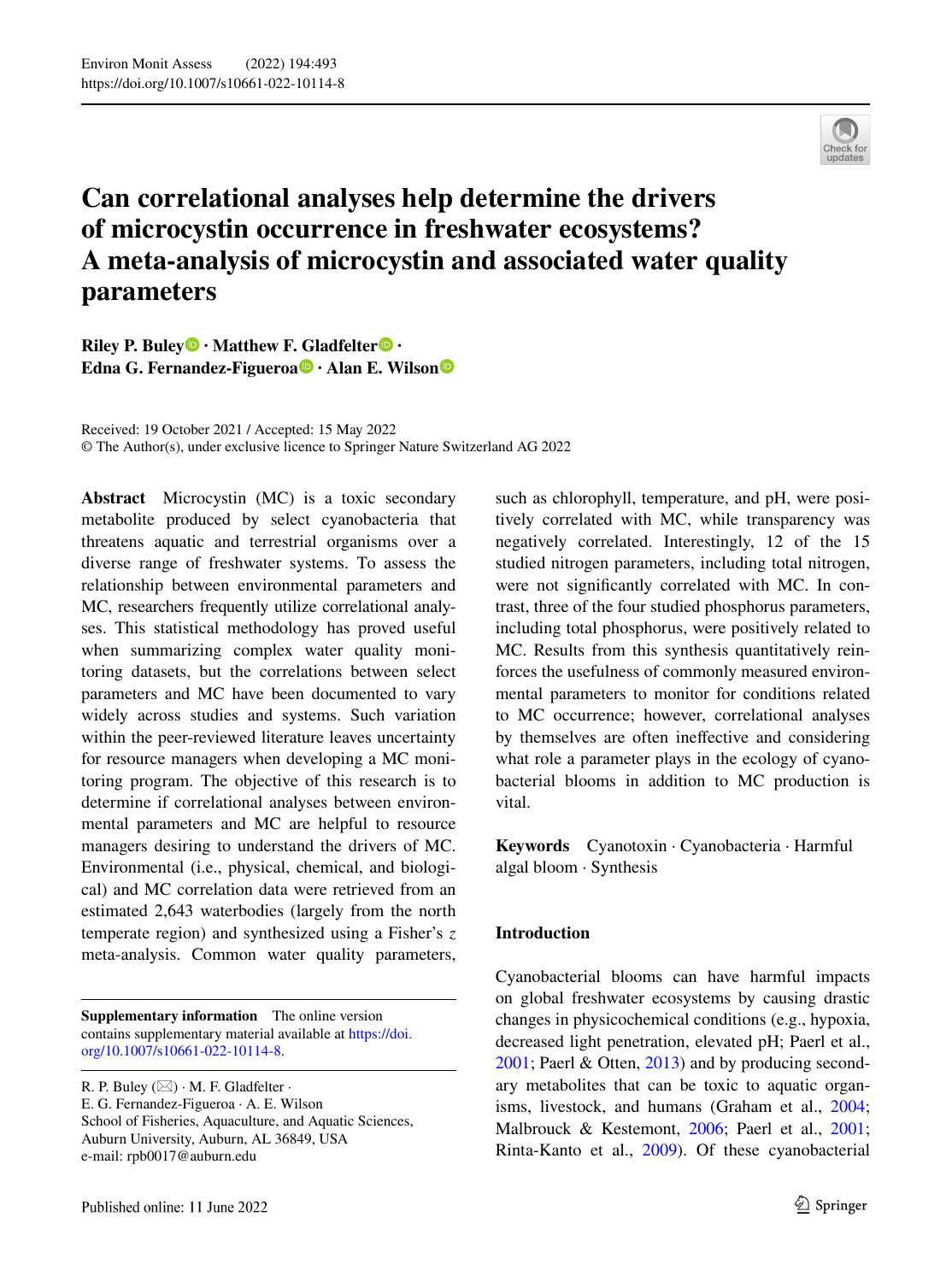toxins, microcystin (MC; produced by several cyanobacterial genera, including *Microcystis*, *Nostoc*, *Oscillatoria*/*Planktothrix*, *Dolichospermum*, and *Anabaenopsis*; Martins & Vasconcelos, [2009\)](#page-13-2) is commonly observed in freshwater systems with 246 structural variants documented (Meriluoto et al., [2016](#page-13-3)). The ubiquity of MC has prompted many researchers to study the environmental conditions that contribute to its occurrence (Graham et al., [2017](#page-12-1); Rinta-Kanto et al., [2009](#page-14-1)). Field observations have begun to provide a framework of the typical conditions in which a toxigenic cyanobacterial bloom may occur; however, observations across systems indicate variability in the documented conditions most related to MC occurrence (Kotak et al., [2000;](#page-13-4) Billam et al., [2006](#page-11-0); Wu et al., [2006](#page-15-0); Duong et al., [2013;](#page-12-2) González-Piana et al., [2017\)](#page-12-3). For instance, total nitrogen is thought to be positively correlated with cyanobacterial bloom formations (Paerl et al., [2001;](#page-13-0) Paerl & Otten, [2013](#page-14-0)) as well as MC production (Paerl & Otten, [2013\)](#page-14-0), and has even been identifed as the single-most driver of MC production in some systems (Giani et al., [2005](#page-12-4)). Yet, peer-reviewed feld studies report wide disparities in the relationship between nitrogen and MC, with both positive and negative correlations observed (Appendix A1 Fig. l; methods to secure such data and identify/generate correlations are described in the ["Mate](#page-2-0)[rials and methods](#page-2-0)" section). These contradicting reports do not necessarily discount the importance of nitrogen to MC, but do highlight the difficulties of generalizing the specifc conditions most infuential to the occurrence of MC despite the wealth of literature published on this topic.

Contributing to the discrepancies in documented fndings of the environmental parameters likely to infuence MC occurrence is the natural variability of toxin production and the highly dynamic nature of phytoplankton blooms. This includes variation in the relative dominance of toxigenic cyanobacteria in a bloom and the abundance and diversity of cyanobacteria over space and time (Li et al., [2017;](#page-13-5) Rinta-Kanto et al., [2009;](#page-14-1) Wu et al., [2008](#page-15-1)). In addition, each freshwater system and respective bloom will be subjected to diferent physical, chemical, and anthropogenic infuences (Rinta-Kanto et al., [2009](#page-14-1)). These factors increase the difficulty of determining the primary conditions likely to produce a cyanobacterial bloom and/or MC, especially across large geographical regions.

Although difficult, determining the relationship between environmental parameters and MC are needed as cyanobacterial blooms are a global issue, the occurrence of which persist through anthropogenic-promoted eutrophication and climate change (Paerl & Paul,  $2012$ ). The impending health effects of microcystin and other cyanobacterial toxins threaten drinking water (WHO, [2020\)](#page-15-2) and recreational areas (Francy et al., [2016\)](#page-12-5). Testing for MC does exist, whereby a governing authority may determine when their system has the toxin present. However, this form of monitoring only indicates when MC is present and does not assist in determining why it occurred. Solidifying the overarching trends between environmental conditions and MC occurrence may assist resource managers when choosing the environmental parameters to monitor and/or mitigate as they strive to reduce the risks associated with the toxin.

Bearing in mind the need for a greater understanding of how water quality parameters are related to MC occurrence, the objective of this research was to quantitatively assess the strength of the relationship between various environmental parameters and MC occurrence in freshwater ecosystems using meta-analysis techniques. We have observed that numerous studies in this feld document correlationbased relationships between common environmental parameters and MC concentration as authors seek to distill a complex topic into practical information for the reader (Graham et al., [2004](#page-12-0); Billam et al., [2006;](#page-11-0) Duong et al., [2013;](#page-12-2) González-Piana et al., [2017;](#page-12-3) Kotak et al., [2000;](#page-13-4) Li et al., [2017;](#page-13-5) Li et al., [2007;](#page-13-6) Liu et al., [2008](#page-13-7); Rinta-Kanto et al., [2009](#page-14-1); Wu et al., [2006;](#page-15-0) Xu et al., [2011](#page-15-3); Xue et al., [2018](#page-15-4); Yen et al., [2012;](#page-15-5) Zhang et al., [2018;](#page-15-6) Zheng et al., [2004;](#page-15-7) additional studies provided in Appendix A1). This reporting provides a relationship with MC independent of confounding factors that are also at play in the ecology of cyanobacterial blooms (e.g., species composition and biomass, cellular physiology traits, presence/absence of toxin related genotypes, nutrient preferences, and thresholds; Paerl et al., [2001;](#page-13-0) Paerl & Otten, [2013](#page-14-0)), though such factors are typically addressed within the published report as well. Although direct correlations with MC do not allow for the nuanced aspects of toxigenic cyanobacterial ecology to be delineated (and we stress that such factors need to be understood for a holistic approach to MC mitigation), nor does it provide a method to decipher if an environmental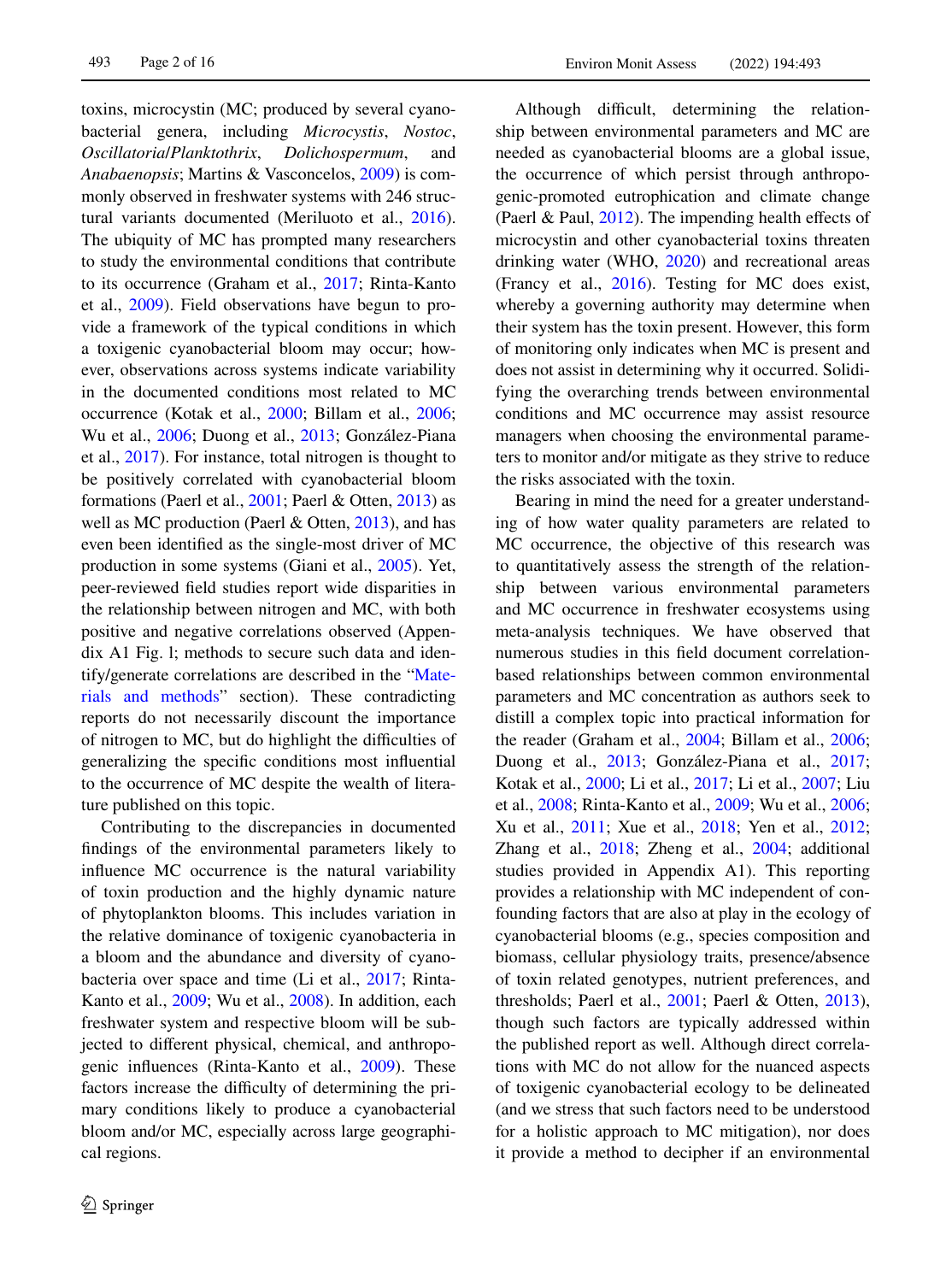parameter directly or indirectly contributes to MC occurrence (i.e., correlation does not equal causation), their popularity within the global literature provides a wealth of information on the potential drivers of MC in a format that is standardized. By leveraging this commonly reported measurement, we hope that the results of this study will provide (1) resource managers with a quantitative assessment of the cursory parameters to monitor to determine MC occurrence in freshwater systems, and (2) a summary to the often contradictory reports observed within literature regarding MC occurrence when using correlational analyses (e.g., A1 Fig. [1\)](#page-2-1).

# <span id="page-2-0"></span>**Materials and methods**

## Data collection

Three primary sources were used to acquire data, including published journal articles, the National Water Information System database of the U.S. Geological Survey (USGS, [2018](#page-14-3)), and the 2007 and 2012 National Lake Assessments conducted by the U.S. Environmental Protection Agency (EPA-NLA, [2007,](#page-12-6) [2012](#page-12-7)). Data acquisition from each source is described separately in the following paragraphs.

Published articles were retrieved using the Web of Science database. A literature search was performed in February 2018 by combining the keywords "lake," "reservoir," "environment," "parameters," "nutrients," "variables," "environmental parameters," and "environmental variables" each with "microcystin"; the search returned 3,332 articles. Studies were included in the meta-analysis if they (1) were observational feld studies (i.e., not experimental in nature); (2) were from a freshwater reservoir or lake, defned as a system with little-to-no-fow (i.e., no unimpeded rivers or streams); (3) provided data for  $\geq$  5 samples collected at any given site; and (4) provided numerical sampling data in fgures, tables, or supplementary fles. Seventy-nine studies met these criteria (see Appendix A1).

The National Water Information System of the U.S. Geological Survey was accessed in February 2018 to obtain real-time feld sampling data containing



<span id="page-2-1"></span>**Fig. 1** Locations of waterbodies from which data were used in this study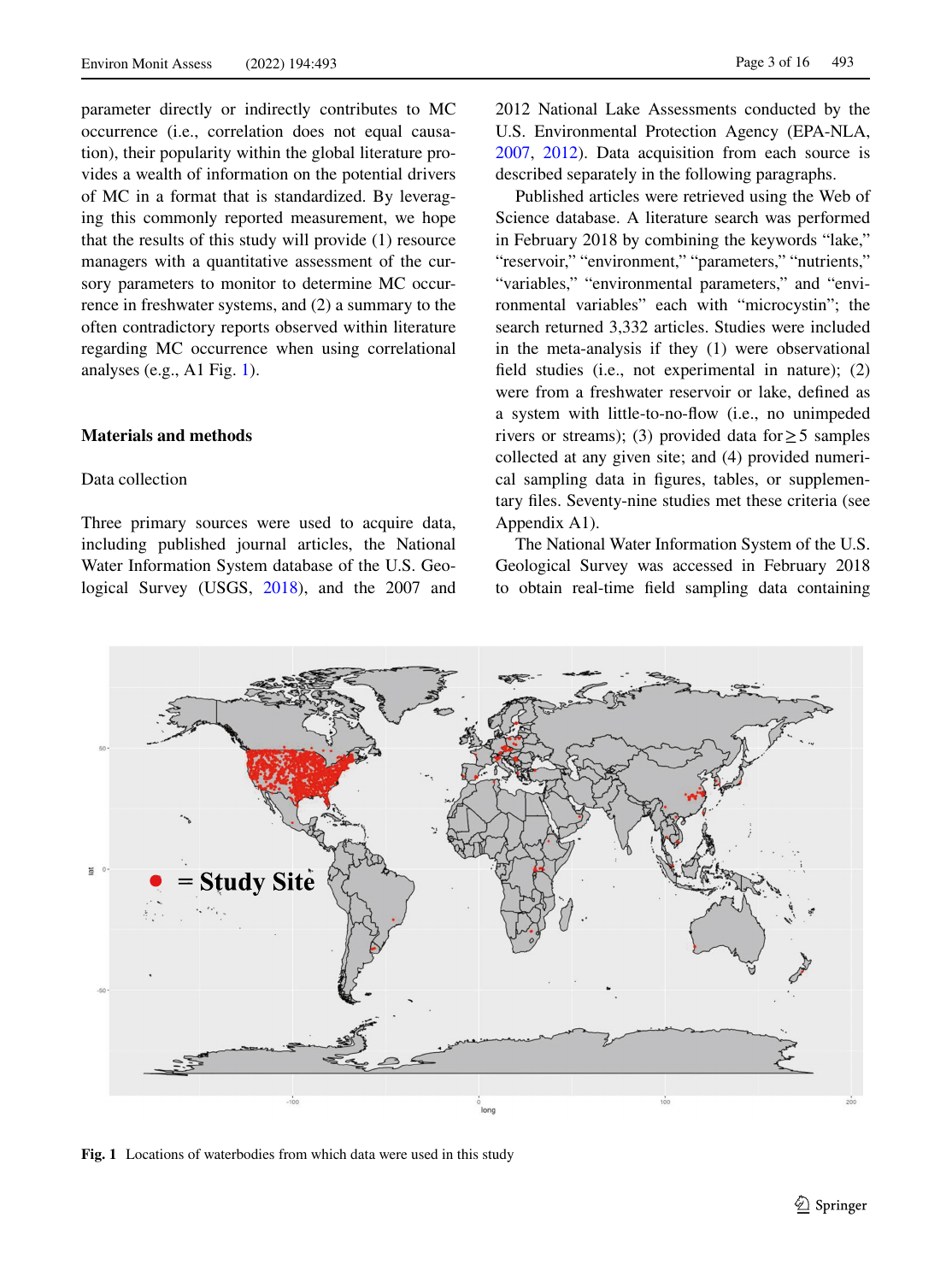MC values and associated environmental parameters from sites within the USA (USGS, [2018\)](#page-14-3). Data were used if  $\geq$  5 samples were collected at any given location; ffty sites were chosen. Many sites contained a wide array of measured parameters (e.g., heavy metals, organic and inorganic chemicals, physical measurements). Parameters that were not reported in the obtained published studies were largely removed. Lastly, common symbols were reported with published values throughout the USGS dataset and remediated in various ways (A1 Table 1).

Data were also available from an estimated 1,161 and 1,137 lakes or reservoirs as part of the EPA-NLA in 2007 or 2012, respectively, which included MC data (EPA, [2007,](#page-12-6) [2012](#page-12-7)). Of these waterbodies, 460 of the 2007 dataset were estimated to be resampled in 2012, resulting in 701 newly sampled lakes or reservoirs in the 2012 dataset. If it was observed that a study used data that were also provided in the EPA-NLA or USGS datasets (e.g., Beaulieu et al., [2013;](#page-11-1) Beaver et al., [2014](#page-11-2); Harris & Graham, [2017](#page-12-8)), the primary in-text values were not used and only the original raw data were used. The 2007 and 2012 NLAs were the largest datasets to be used in this study but generated only one correlation per environmental parameter examined per assessment.

From the three data sources, a total of 131 articles and datasets (hereby termed "studies") that contained physicochemical (i.e., temperature, dissolved oxygen, pH, Secchi depth (transparency), conductivity), chemical (i.e., nitrogen, nitrate, nitrite, ammonia, phosphorus, phosphate), algal abundance (total chlorophyll and chlorophyll-*a*), and cyanobacterial toxicity (microcystin) data, independent of time or season, were included. Phosphate included both phosphate and orthophosphate. If two or more environmental parameters were found to report the same estimates, they were condensed whenever possible; however, parameters that were not considered uniquely similar or had variable analytical methods (e.g., phosphate, soluble reactive phosphorus, total dissolved phosphorus) were left separated. Total microcystin measurements were used if ofered, but intracellular (fltered) microcystin, microcystin+nodularin (USGS, [2018\)](#page-14-3), and the microcystin variant, microcystin-LR, were all also used as an alternative if presented no other option. Broader information regarding MC variants, sampling methods, and correlation types of each study/site can be found in A1 Table 5.

Data collected during the literature review that ft the pre-determined inclusion criteria originated largely from the north temperate region of the globe. All data that fit the literature review selection criterion were utilized in the analysis reported on in the primary text of this article, but assessments of data by region (e.g., north temperate, south temperate, and tropical) are reported in Appendix 2.

Correlation coefficient development

Commonly reported correlations of the relationship between a specifc environmental parameter and microcystin concentration served as the foundation for this synthesis. From the published articles, three correlation coefficients provided by the authors were primarily used, including Pearson's *r*, Spearman's *rho*, or Kendall's *tau*. Reported correlation coefficients that were not otherwise specified were treated as Pearson's *r*. It was observed that 68% of the peer-reviewed publications used in this analysis reported the relationship between environmental parameters and MC occurrence specifcally using some form of correlation coefficient (A1 Table 5). In some cases, Pearson's correlation coeffcients were also generated for studies that did not directly provide this value. In these instances, data were extracted from a fgure using the *metaDigitise* package in R (Pick et al., [2020](#page-14-4)). The *cor.test* function in R was then used to generate Pearson's correlation coefficients from the obtained data. Lastly, Spearman's *rho* or Kendall's *tau* correlation coeffcients were transformed to Pearson's *r* using the following two equations:

Kendall's *tau* to Pearson *r*, reported by Rupinski and Dunlap ([1996](#page-14-5)):

$$
r = \sin(t * \frac{\pi}{2})
$$

where  $r =$  Pearson's coefficient and  $t =$  Kendall's *tau*.

Spearman's *rho* to Pearson's *r*, reported by Rupinski and Dunlap ([1996](#page-14-5)):

$$
r = 2 \times \sin(r_s \frac{\pi}{6})
$$

where  $r =$ Pearson's coefficient and  $r<sub>s</sub>$  = Spearman's *rho*.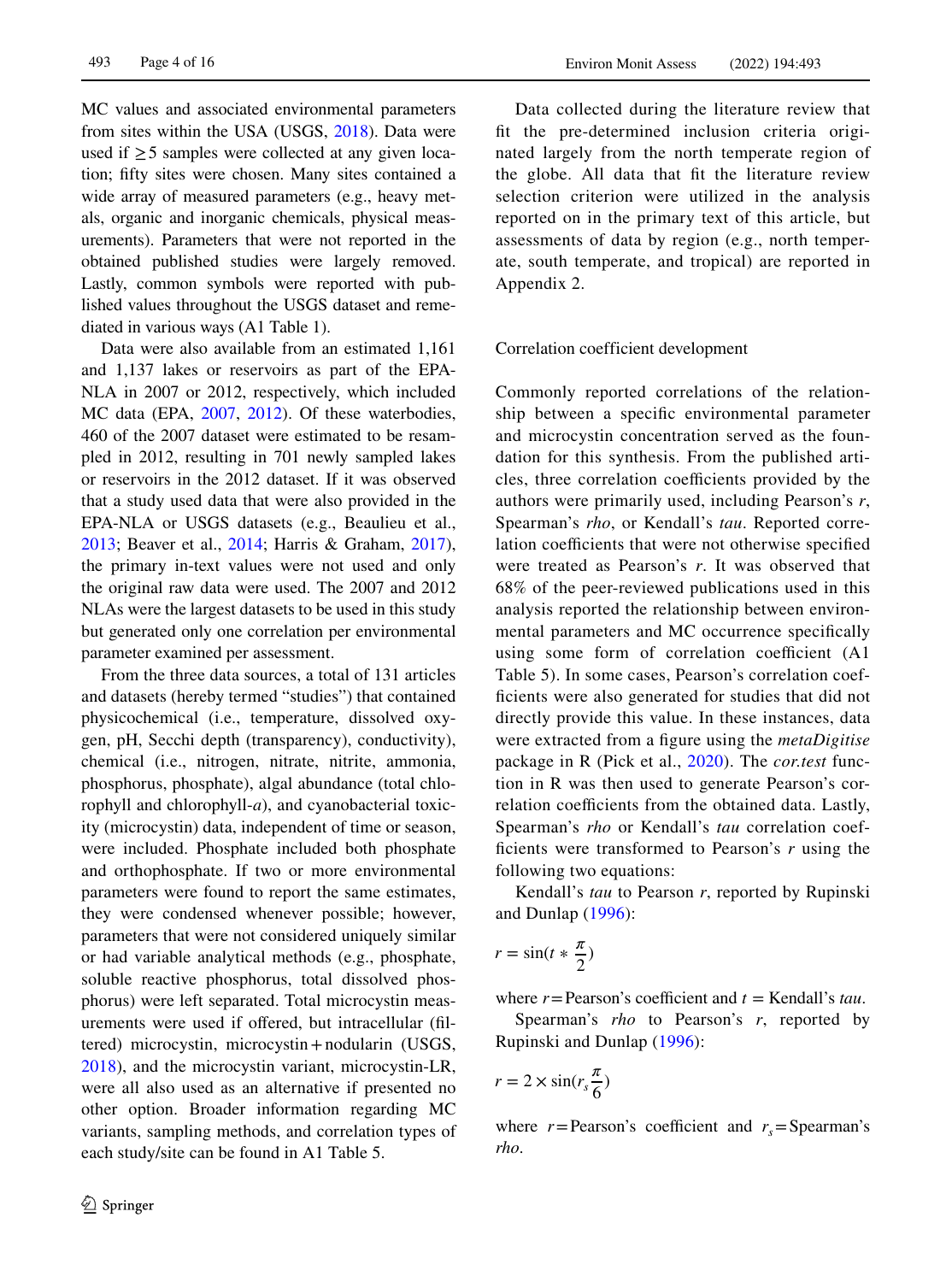#### Data analysis

Fisher's *z*-scores were used as a measure of effect size due to its improved statistical properties (Jiang & Pu, [2009;](#page-13-8) Weaver et al., [2018](#page-14-6); Ortega et al., [2020](#page-13-9)). Prior to statistical analyses, the Pearson's correlations (*r*) for each environmental variable were converted to Fisher's *z*-scores using the following equation (Fisher, [1958\)](#page-12-9) in the *metafor* package in R to normalize the distribution of the data (Viechtbauer, [2010\)](#page-14-7):

$$
z = 0.5 \times \ln\left(\frac{1+r}{1-r}\right)
$$

Efect sizes (hereby termed "correlations") were then generated from the Fisher's *z*-scores using the Robust Multi-Array Average function including the restricted maximum likelihood method found within the *metafor* package. The *metafor* package also produced a weighted variance and standard error for each Fisher's *z*-score. In addition, a test of heterogeneity  $(I^2)$  and 95% confidence intervals were generated for each environmental parameter correlated with MC, separately. Lastly, a visual test for publication bias was generated via a funnel plot depicting efect size, as Fisher's *z*, against standard error using the *metafor* package (A1 Fig. [2\)](#page-4-0). Funnel plots depict heterogeneity of estimates, and values that fall within the 95% confdence region (triangular region) are considered to be free of publication bias (Higgins & Green, [2011](#page-12-10)). It was determined that the majority of values used in this analysis fell within this region.

To ease the interpretation of the study results, a Fisher's *z*-score was converted back to a Pearson's correlation coefficient using the equation:

 $r = \tanh(Z_r)$ 



<span id="page-4-0"></span>

bars represent 95% confdence intervals. \* denotes parameters with statistical significance ( $p \le 0.05$ ). A larger effect size box denotes a smaller variance (greater weight) within the estimate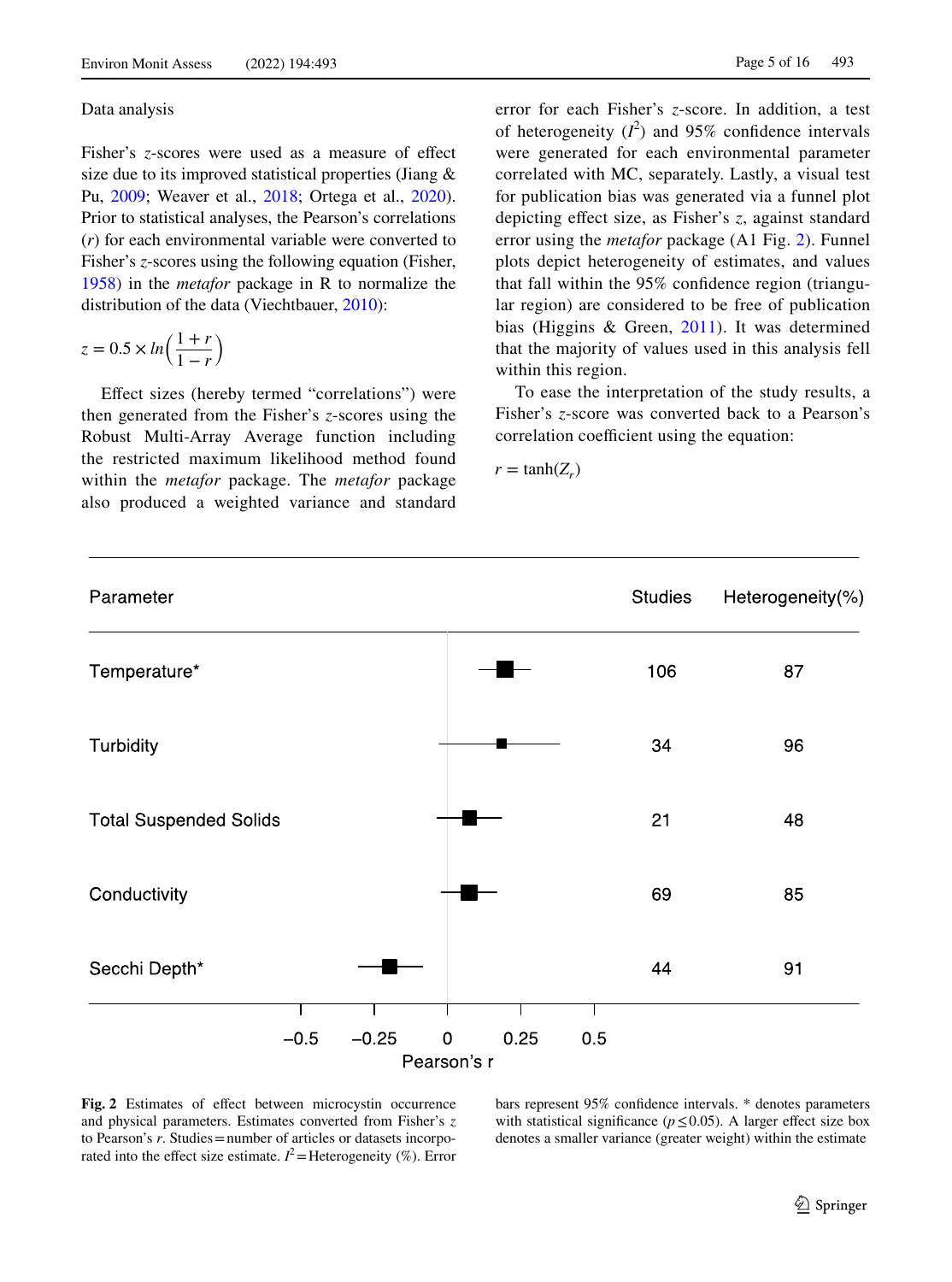where  $Z_r$ =Fisher's *z*-score (Gilpin, [1993](#page-12-11)).

Pearson's correlation coefficients can range from−1 (perfect negative correlation) to  $+1$  (perfect positive correlation). Ninety-fve percent confdence intervals were used to gauge significance  $(p > 0.05)$ . The amount of studies (*n*) used to generate efect size estimates were also reported.

## **Results**

The fnal dataset contained correlations of 35 environmental parameters with MC totaling 1,029 unique efect sizes (i.e., correlations). These correlations included data from an estimated 2,643 unique waterbodies (note that a study could contain more than one lake in its survey; Fig. [1\)](#page-2-1). Most data were collected in the USA, Europe, and China (Fig. [1\)](#page-2-1). Additional studies were identifed on other parts of the globe during the literature review but contained data that were not in a usable form and/ or did not meet the inclusion requirements of this study.

Each of the 35 environmental parameters contained a range of studies that were used in their assessment (ranging from 3 to 106 studies per environmental parameter assessment; Figs. [2](#page-4-0), [3,](#page-5-0) and [4;](#page-6-0) A1 Tables 2, 3, and 4), and averaged 36 studies per parameter assessment. Heterogeneity also varied widely across environmental parameters (0–98%; Figs. [2](#page-4-0), [3,](#page-5-0) and [4](#page-6-0)). Although most correlations had high heterogeneity ( $l^2 > 50\%$ ),  $l^2$  for eight correlations were low  $(\leq 25\%)$ , indicating that either the value between estimates were extremely homogenous or a small sample size precluded accurately estimating variation.



<span id="page-5-0"></span>**Fig. 3** Estimates of efect between microcystin occurrence and biological, biochemical, or chemical parameters. Estimates converted from Fisher's *z* to Pearson's *r*. Studies=number of articles or datasets incorporated into the efect size estimate.

 $I^2$  = Heterogeneity (%). Error bars represent 95% confidence intervals. \* denotes parameters with statistical signifcance  $(p \le 0.05)$ . A larger effect size box denotes a smaller variance (greater weight) within the estimate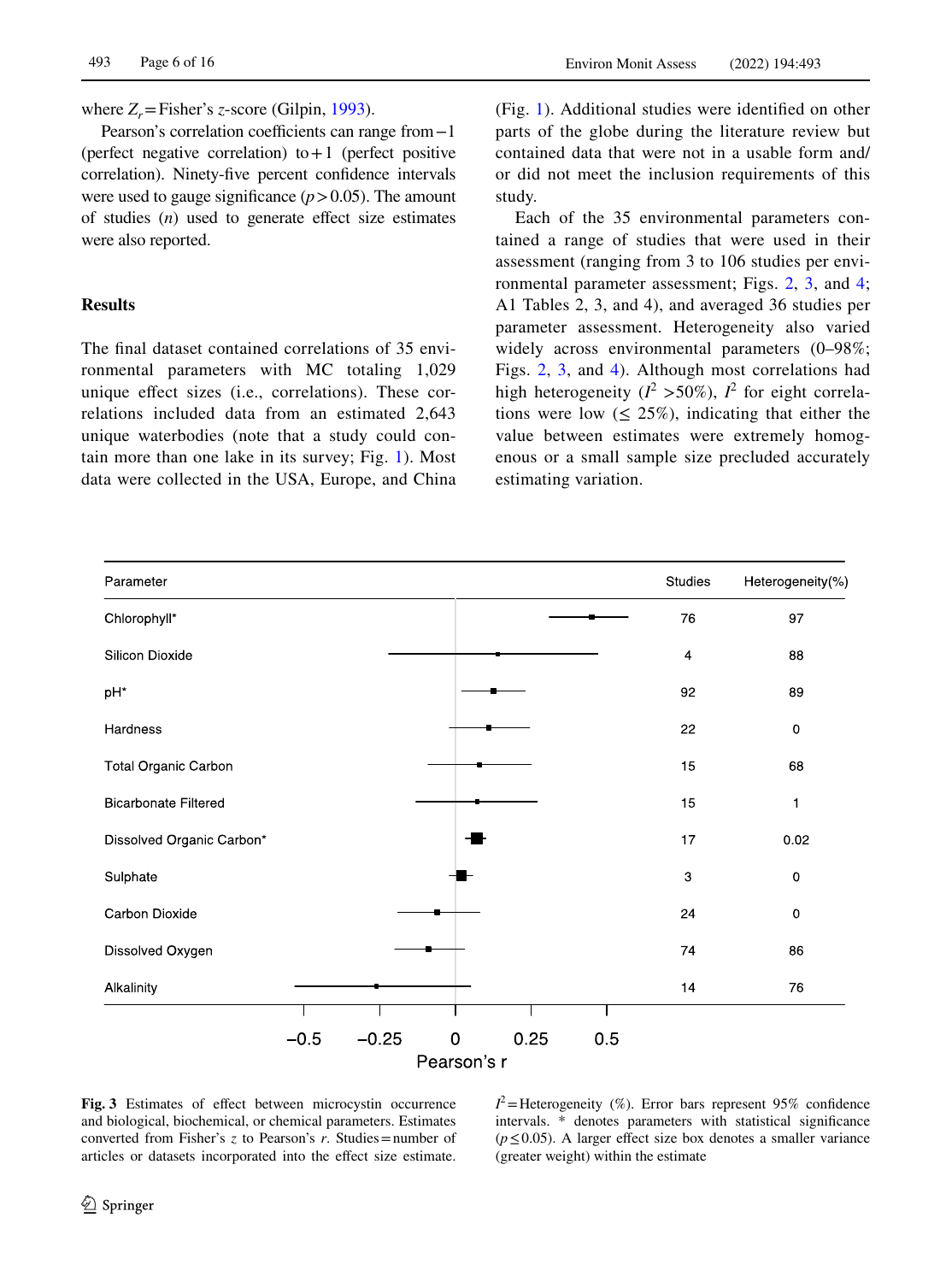| Parameter                               |                                   | <b>Studies</b> | Heterogeneity(%) |
|-----------------------------------------|-----------------------------------|----------------|------------------|
| Total Kjeldahl Nitrogen                 |                                   | 5              | 98               |
| Total Dissolved Phosphorus*             |                                   | 13             | 89               |
| Total Phosphorus*                       |                                   | 92             | 91               |
| Ammonia as Organic Nitrogen, Unfiltered |                                   | 21             | 75               |
| Ammonia as Organic Nitrogen             |                                   | 12             | 35               |
| Phosphate*                              |                                   | 59             | 89               |
| Particulate Nitrogen                    |                                   | 5              | $\mathbf{0}$     |
| Ammonium                                |                                   | 30             | 93               |
| Total Organic Nitrogen                  |                                   | 35             | 72               |
| Soluble Reactive Phosphorus             |                                   | 31             | 65               |
| <b>Nitrite</b>                          |                                   | 47             | 74               |
| Nitrite and Nitrate                     |                                   | 38             | 94               |
| <b>Total Dissolved Nitrogen</b>         |                                   | 13             | 83               |
| <b>Total Nitrogen</b>                   |                                   | 82             | 90               |
| Dissolved Organic Nitrogen              |                                   | 24             | 61               |
| Ammonia                                 |                                   | 6              | 94               |
| Ammonia + Ammonium                      |                                   | 34             | 12               |
| Nitrate*                                |                                   | 74             | 80               |
| Dissolved Nitrogen*                     |                                   | 5              | $\mathbf 0$      |
|                                         | $-0.5 - 0.25$<br>0.25<br>0.5<br>0 |                |                  |
|                                         | Pearson's r                       |                |                  |

<span id="page-6-0"></span>**Fig. 4** Estimates of efect between microcystin occurrence and nitrogen or phosphorus parameters. Estimates converted from Fisher's *z* to Pearson's *r*. Studies=number of articles or datasets incorporated into the effect size estimate.  $I^2$  = Hetero-

geneity (%). Error bars represent 95% confdence intervals. \* denotes parameters with statistical significance  $(p \le 0.05)$ . A larger efect size box denotes a smaller variance (greater weight) within the estimate

#### Physical parameters

A statistically signifcant (*p*≤0.05) positive correlation was found between MC and temperature (*r*=0.20, *n*=106; Fig. [2](#page-4-0); A1 Table 2). Secchi depth (measurement of transparency) was the only physical parameter that had a signifcant negative correlation with MC  $(r = -0.20, n = 44)$ . The three other physical parameters, turbidity (*r*=0.18, *n*=34), total suspended solids  $(r=0.08, n=21)$ , and conductivity  $(r=0.07, n=69)$ , assessed in this meta-analysis were not signifcantly correlated with MC.

#### Biological and chemical parameters

Chlorophyll  $(r=0.45, n=76)$ , total dissolved phosphorus  $(r=0.30, n=13)$ , total phosphorus  $(r=0.22,$ *n*=92), phosphate (*r*=0.14, *n*=59; p=0.055), dissolved organic carbon (DOC;  $r=0.07$ ,  $n=17$ ), nitrate  $(r = -0.12, n = 74)$ , dissolved nitrogen (*r*= −0.19, *n*=5), and pH (*r*=0.12, *n*=92) were found to be significantly ( $p \le 0.05$ ) correlated with MC (Figs. [3](#page-5-0) and [4](#page-6-0); A1 Tables 3 and 4). Chlorophyll had the largest positive correlation with MC of any parameter assessed in this synthesis (*n*=76). Of the ffteen nitrogen water quality parameters, correlations for only two parameters were statistically signifcant and both were negatively correlated with MC (dissolved nitrogen, nitrate; Fig. [4\)](#page-6-0). The number of studies included for specifc nitrogen parameters varied widely (*n* range=5–82; A1 Table 4) as did heterogeneity  $(l^2=0-98\%)$ . Total nitrogen displayed a nearly-zero, non-signifcant correlation despite having data from a large number of studies included in its estimate  $(n=82)$ . Ammonia, and its derivatives, showed mostly positive,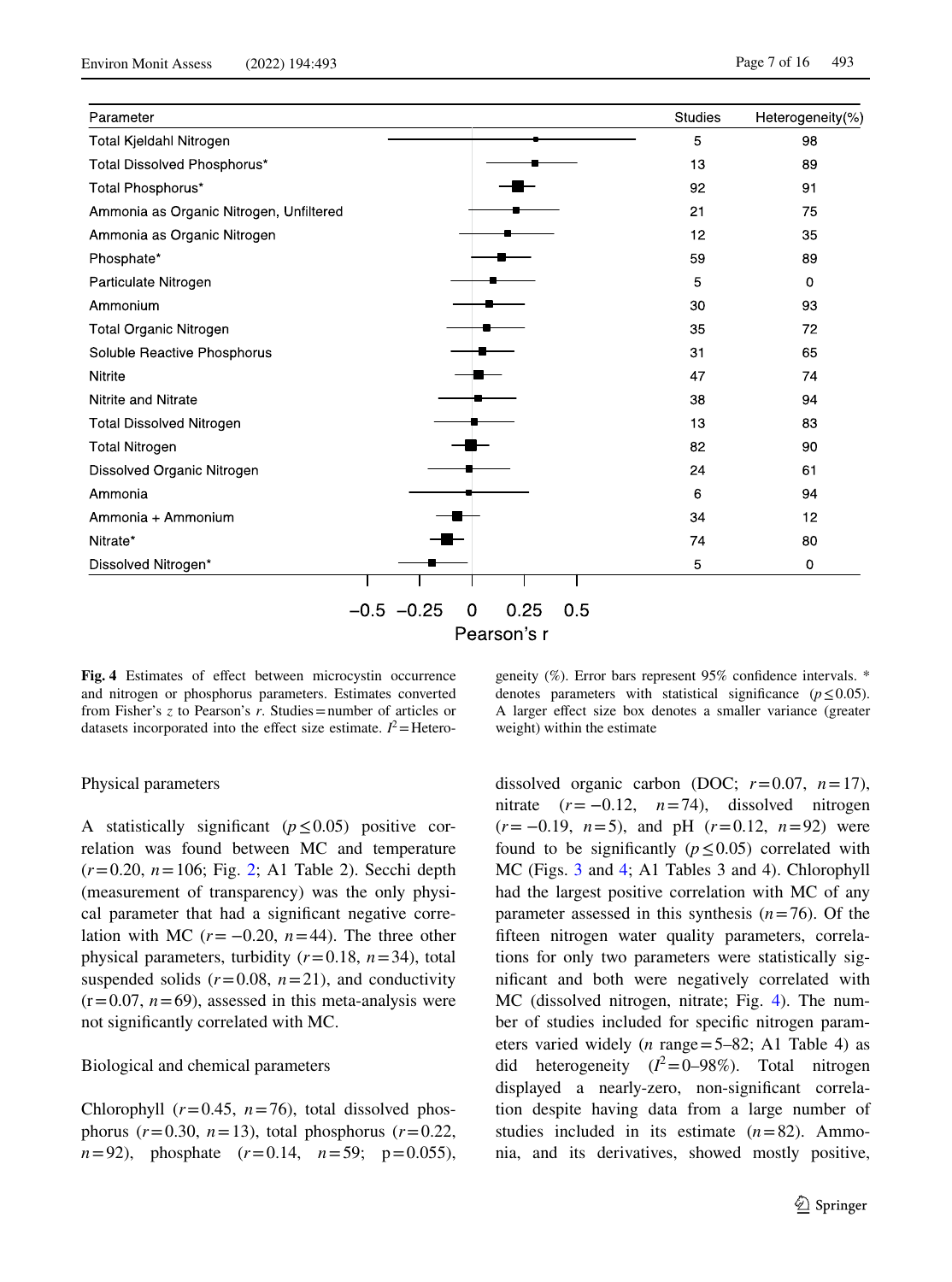albeit statistically insignifcant, correlations with MC (Fig. [4](#page-6-0)).

Interestingly, and in contrast to the nitrogenous parameters, all four reported phosphorus parameters displayed positive correlations across a range of studies  $(n=13-92;$  A1 Table 4). Total phosphorus had one of the largest number of studies incorporated into its estimate and displayed a statistically signifcant positive correlation ( $r = 0.22$ ;  $n = 92$ ;  $p \le 0.05$ ; Fig. [4](#page-6-0)). Total dissolved phosphorus ( $r=0.3$ ;  $n=13$ ;  $p \le 0.05$ ) and phosphate  $(r=0.14; n=59; p=0.55)$  were also positively correlated with MC (Fig. [4](#page-6-0)). Soluble reactive phosphorus was the only phosphorus type not statistically related to MC.

## **Discussion**

This meta-analysis synthesized water quality data from both single- and multi-lake surveys by utilizing study correlational matrix tables to identify environmental parameters signifcantly correlated with MC. A number of large, multi-lake surveys have occurred in recent decades, including those conducted in Canada (Kotak et al., [2000;](#page-13-4) Giani et al., [2005\)](#page-12-4), the USA (Graham et al., [2004;](#page-12-0) EPA-NLA, [2007,](#page-12-6) [2012](#page-12-7)), China (Wu et al., [2006\)](#page-15-0), Europe (Mantzouki et al., [2018](#page-13-10)), and the Czech Republic (Jančula et al., [2014\)](#page-13-11). However, no surveys have assessed the strength of such relationships with MC across as many environmental parameters as this study. Although data from an estimated 2,643 waterbodies were used for this metaanalysis, data largely originated from sources in the northern hemisphere, despite attempts made to secure data elsewhere within the literature review (analysis on break down of data from the northern and southern temperate, and tropical regions found in Appendix 2). The unbalanced sources of global limnological data are documented issues (Lewis, [2000;](#page-13-12) Ramírez et al., [2020\)](#page-14-8), and the continued availability of open-sourced data and further assessments of lakes in the southern temperate and tropical regions will assist in addressing global questions.

Despite the wealth of monitoring data collected (Kotak et al., [2000;](#page-13-4) EPA-NLA, [2007](#page-12-6), [2012;](#page-12-7) Wu et al., [2006](#page-15-0)), relatively few environmental parameters (29%; 10 of 35; including temperature, pH, Secchi depth, chlorophyll, DOC, total phosphorus, total dissolved phosphorus, phosphate, nitrate, and dissolved nitrogen) were signifcantly correlated with MC in this study. The limited significance within these 35 variables is not surprising given that the function of most cyanobacterial secondary metabolites, including MC, as well as the factors responsible for their production are poorly understood (Gągała et al., [2014;](#page-12-12) Henao et al., [2020](#page-12-13); Holland & Kinnear, [2013;](#page-12-14) Kaebernick & Neilan., [2001;](#page-13-13) Paerl & Otten, [2013](#page-14-0); Sivonen, [2009](#page-14-9)). We do know that toxigenic cyanobacterial taxa must be present for toxins to be produced, but the presence of these taxa alone is no guarantee for toxin production (Horst et al., [2014](#page-12-15); Lyck, [2004;](#page-13-14) Wiedner et al., [2003\)](#page-14-10). Additionally, toxin production can vary strongly across genotypes (Lyck, [2004;](#page-13-14) Watanabe et al., [1989;](#page-14-11) Wilson et al., [2006;](#page-15-8) Yinxia et al., [2017\)](#page-15-9).

This meta-analysis determined the environmental factors most signifcantly correlated with MC that water resource managers may consider using when monitoring for the toxin. The across-study variation we observed in the correlations drawn directly between environmental parameters and MC could suggest that these correlational analyses alone do not accurately address the complex factors taking place in the ecology of a cyanobacterial bloom that lead to the eventual production of MC. As such, we suggest that future research consider the usefulness of reporting direct correlations with MC.

Despite the possible limitations correlational analyses have when drawing conclusions between environmental parameters and MC directly, we maintain that the wealth of information found within such correlation assessments should not be disregarded as they may be used to help provide input to what group of parameters are the best to be incorporated in a monitoring program (Neilan et al., [2013\)](#page-13-15). Signifcant parameters will be described in the following paragraphs, in which examples will be given as to how parameters relate to toxigenic cyanobacteria as well as to MC itself. Such examples are meant to highlight the possible pathways in which a parameter may generate a signifcant correlation with MC. Further, the relationships drawn in this study were of areas afected by MC, and, as such, fndings should not be extrapolated as critical parameters to areas experiencing blooms of non-toxic phytoplankton taxa.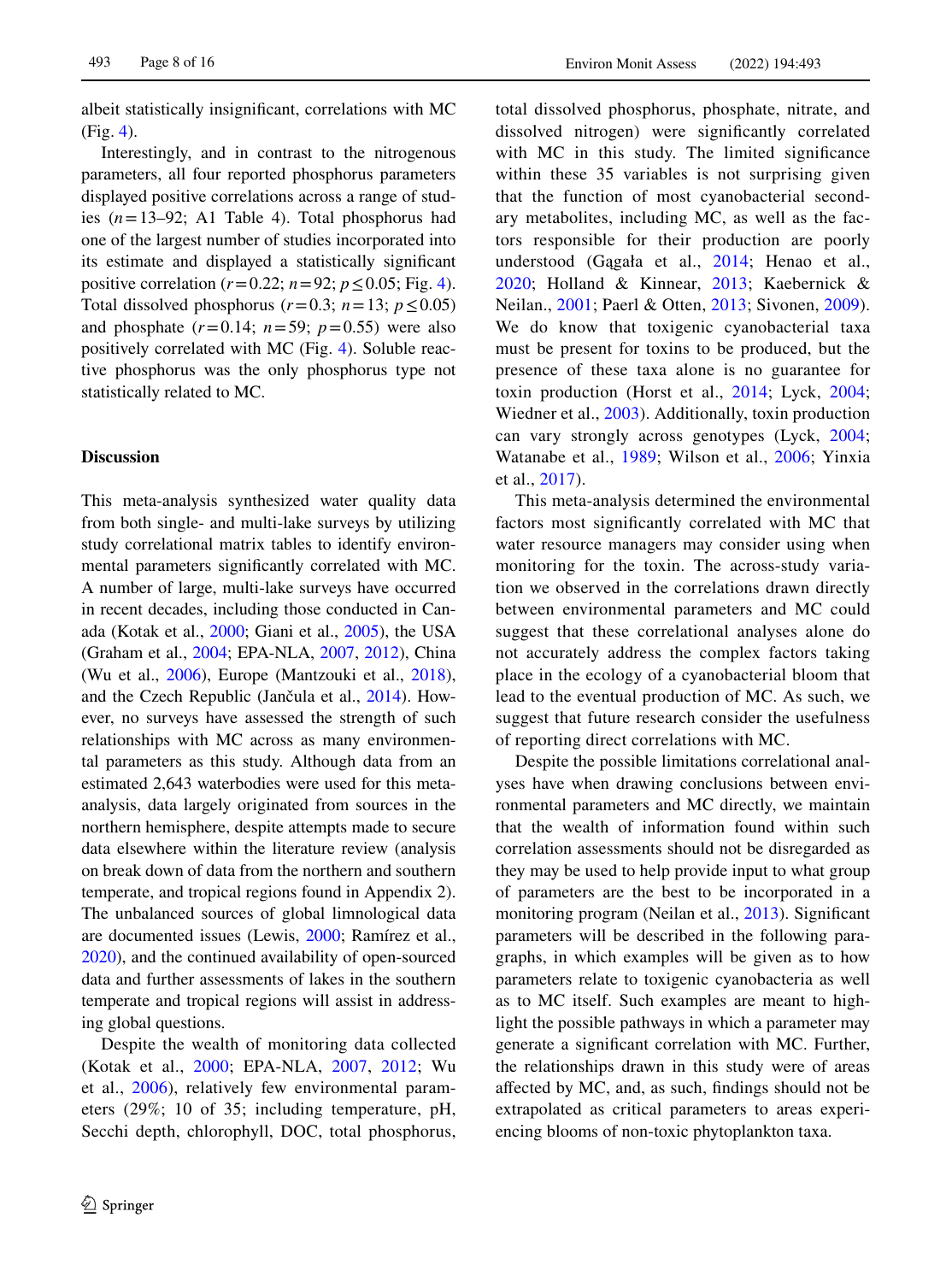#### Physical parameters

#### *Temperature*

In general, warmer temperatures lead to an increase in toxic cyanobacterial growth and toxin production (Paerl & Huisman, [2008](#page-13-16)). Numerous optimal temperature ranges for toxigenic cyanobacteria have been reported, stating that temperatures greater than 20 °C are generally benefcial to the formation of toxic blooms (15–20 °C, Billam et al.,  $2006$ ; ~23 °C, Li et al., [2007](#page-13-6); 18–35 °C, Gągała et al., [2014](#page-12-12);>23 °C, Rigosi et al.,  $2015$ ;  $> 25$  °C, Boutte et al., [2008](#page-12-16)). Interestingly, studies have also shown that increased temperatures cause an upregulation of the *mcyB* gene (which, in part, helps regulate MC production) in *Microcystis aeruginosa*, with peak upregulation occurring at 25 °C (Kim et al., [2005;](#page-13-17) Scherer et al., [2016\)](#page-14-13). This fnding may support the hypothesis that microcystin and cyanobacterial toxins serve as radical scavengers in cells seeking to limit oxidative stress during higher temperatures and solar irradiances (Dziallas & Grossart,  $2011$ ). Due to the significance of temperature in relation to MC, it is recommended that this easily measured parameter be used by resource managers.

#### *Secchi depth*

Transparency (measured as Secchi depth) displayed a signifcant negative correlation with MC occurrence. As Secchi depth can be measured with relative ease, it is recommended that it be incorporated into water resource monitoring programs. However, this measurement alone may not accurately be related to toxic cyanobacterial blooms, and therefore training to delineate the meaning of Secchi depth measurements is needed. For instance, high levels of turbidity, algal cells (both non-toxic cyanobacterial strains and other phytoplankton species), dissolved organic matter (which can be comprised of various compounds; to be discussed), or suspended solids may each reduce Secchi depth measurements, but can equate to very different ecological stressors or processes in freshwater systems (Swift et al., [2006](#page-14-14)). Despite this, it has been suggested that certain toxigenic cyanobacterial species are capable of excelling in turbid environments, as select species can, for example, remain at the water surface using gas vesicles to maintain buoyancy, circumventing these conditions (e.g., *Microcystis*; Paerl & Huisman, [2008](#page-13-16)). Bonilla et al. ([2012\)](#page-12-18) also found in an assessment of 940 lake samples from the Northern and Southern Hemisphere that *Planktothrix agardhii* biovolume was positively correlated with the turbidity of a system, and *Cylindrospermopsis raciborskii* had a high phenotypic plasticity, which allowed the species to thrive in similar turbid and low-light conditions.

Biological and chemical parameters

#### *Chlorophyll*

Chlorophyll was observed to have the greatest correlation slope  $(r=0.45)$  to MC in this entire synthesis and is as such recommended to be measured in systems experiencing the threat of MC occurrence. Other algal pigments, such as phycocyanin, could also be measured to a similar efect and may provide a more specifc relationship with cyanobacteria (Kasinak et al.,  $2015$ ; McOuaid et al.,  $2011$ ); however, these measurements are collected at a lesser extent by water resource managers globally. Chlorophyll and subsequent algal pigments are a benefcial measurement of phytoplankton abundance; however, these values alone do not infer that MC will be produced as not all blooms will possess cyanobacterial species capable of producing cyanobacterial toxins, not all cyanobacterial species will possess the genes required for toxin production even if toxigenic cyanobacterial species were to dominate, and not all blooms consist of cyanobacteria (Rinta-Kanto et al.,  $2009$ ). For instance, Wilhelm et al.  $(2011)$  $(2011)$ , who studied Lake Taihu, China, found the presence of the *mcyA* genes needed for MC production in only three of the ten sites sampled despite all sites having DNA from *Microcystis* present. Despite these factors, measurements of cyanobacterial pigments, such as chlorophyll and/or phycocyanin, are some of the most efective methods to quickly monitor the direct density of an algal or cyanobacterial bloom.

### *Dissolved organic carbon*

Dissolved organic carbon displayed the weakest slope, yet a statistically signifcant correlation with MC. As observed with other environmental parameters, the mechanism in which DOC is important to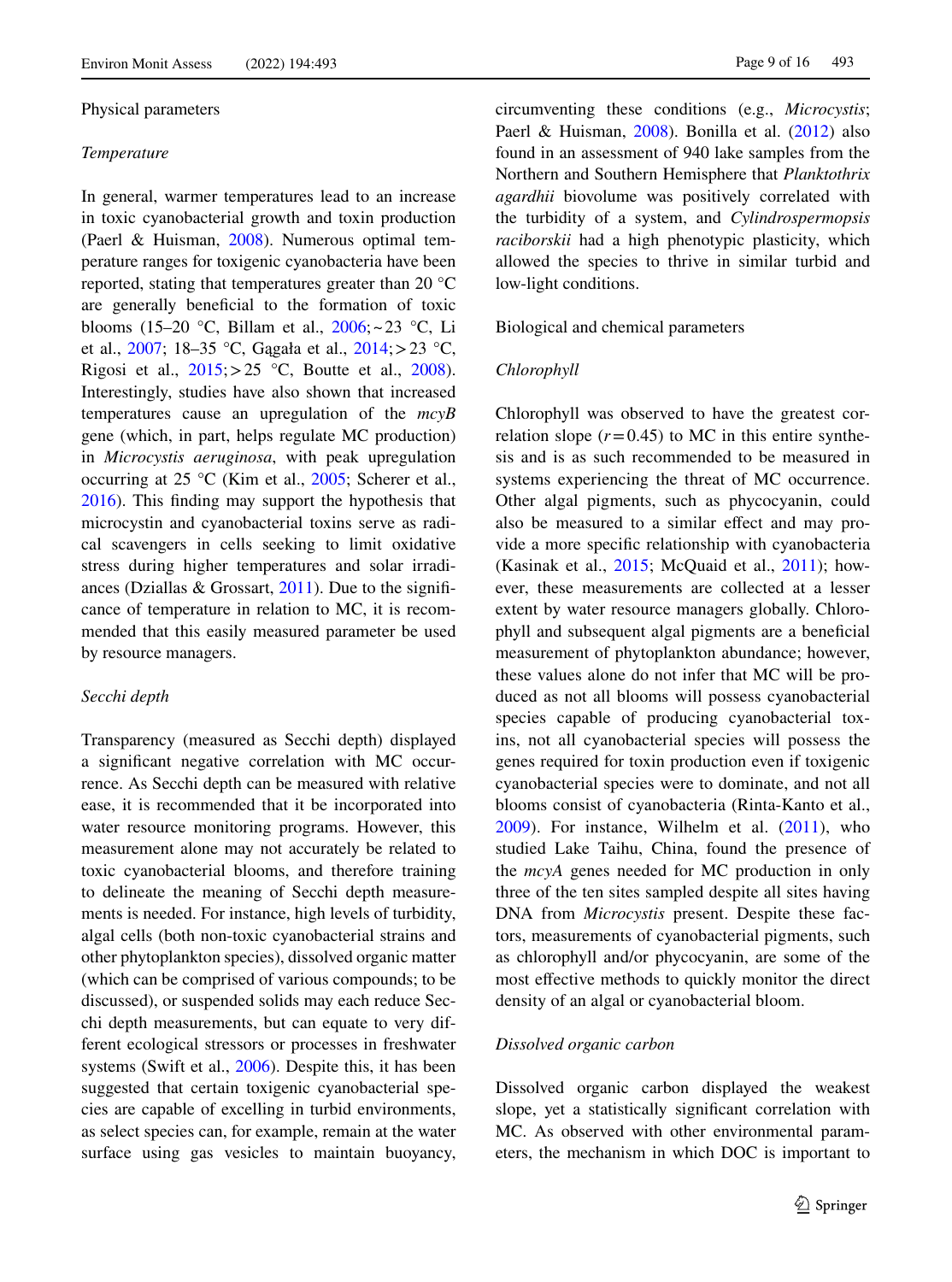MC production and cyanobacterial cell growth is questioned within the literature. Some suggest that the correlation between cell density and DOC occurrence (as dissolved organic matter) is produced as a by-product of cyanobacterial cells (Tessarolli et al., [2018\)](#page-14-16) or are released during cyanobacterial cell lysis (Paerl et al., [2001\)](#page-13-0). Therefore, the relationship between DOC and MC occurrence may exist because DOC is a product of the cyanobacterial bloom itself. Others suggest that DOC is important to cyanobacteria as DOC is assimilated directly either by cyanobacteria or by the bacterial matrix surrounding or residing within the mucilage of cyanobacterial colonies (Paerl et al., [2001](#page-13-0); Znachor & Nedoma, [2010](#page-15-10); Cook et al., [2020\)](#page-12-19). Further delineation on whether the correlation observed between dissolved organic carbon and MC occurrence is attributed to DOC fueling toxigenic cyanobacterial abundances or if DOC is a byproduct of established blooms is needed.

# *Total phosphorus, total dissolved phosphorus, phosphate, nitrate, and dissolved nitrogen*

Total phosphorus and the other phosphorus parameters in this meta-analysis had positive correlations with MC and were typically greater than those of nitrogenous parameters, which reported largely lowto-negative correlations. The fndings of this metaanalysis refect the conclusions of previous studies that reported phosphorus had a larger importance to eutrophication and algal/cyanobacterial biomass rather than nitrogen or nutrient ratios (i.e., C:N:P; Schindler et al., [1974;](#page-14-17) Schindler et al., [2008\)](#page-14-18), and that cyanobacteria often experience phosphorus limitation in freshwater systems (Dignum et al., [1970\)](#page-12-20). Also, it has been suggested that non-toxic *Microcystis* strains outcompete toxic strains in low nutrient conditions, but toxic strains dominate at higher nitrogen and phosphorus concentrations (Vezie et al., [2002\)](#page-14-19). Moreover, *M. aeruginosa* grown in phosphorus-limited conditions produced MC with the addition of phosphorus (Oh et al., [2000](#page-13-20)). It is postulated that MC may serve as a deterrent against grazing zooplankton and will increase in toxicity when more nutrients (particularly phosphorus) become available (Oh et al., [2000\)](#page-13-20).

Of the phosphorus parameters reported, total dissolved phosphorus (TDP) had the greatest positive correlation to microcystin. It is possible that TDP components are released during the breakdown phase of a bloom, and this release coincides to the time where microcystins are also present and at greater concentrations. Cyanobacteria can uptake and store phosphorus within their cells for later use, a process known as luxury phosphorous uptake (Crimp et al., [2018\)](#page-12-21). This phosphorus is stored as polyphosphate (Sanz-Luque et al., [2020](#page-14-20)). The breakdown of the bloom during its decay phase would release phosphate and this would register as TDP in a water quality analysis. It has been observed that up to 67% of the phosphorus released during the decay phase of a bloom is orthophosphate (Zheng et al. [2018](#page-15-6)). Also occurring during the late stages of a bloom's exponentiation phase and stationary phase are higher levels of microcystin (Watanabe, [1989](#page-14-11)), which may also be released during the decay phase. This increase of microcystin and subsequent release of phosphate may equate to a greater, positive correlation value between the two parameters.

To minimize the importance of nitrogen to MC occurrence is not the objective of this study. Numerous surveys have shown that nitrogen is correlated to MC occurrence, and nitrogen is needed for the peptide formation of the MC structure (Giani et al., [2005;](#page-12-4) Graham et al., [2004](#page-12-0); Wilhelm et al., [2011](#page-14-15)). It is possible that the low-to-negative efect sizes of nitrogen parameters may be attributed to the ability of nitrogen to vary between dissolved, gaseous, and particulate forms, and leave or enter a system though processes, such as denitrifcation and nitrogen fxation; processes that may make nitrogen concentrations less static than phosphorus (Scott et al., [2019\)](#page-14-21). In addition, the low-to-negative efect sizes of nitrogen parameters observed may be attributed to the ability of select cyanobacterial species to utilize N2-fxation (e.g., *Anabaena/Dolichospermum*, *Cylindrospermopsis/Raphidiopsis*; Chorus & Bartram, [1999\)](#page-12-22). Interestingly, it was found that the correlation coefficients between total nitrogen and MC occurrence used in this study ranged from *r*=0.92 (*sample size*=48), reported by Oberholster and Botha [\(2010](#page-13-21)), to  $r = -0.69$  (*sample size* = 12) reported by Xue et al. [\(2016](#page-15-11)). If the cyanobacterial species composition is compared between these reports, *M. aeruginosa*, a species incapable of  $N_2$ -fixation, dominated the system reported by Oberholster and Botha [\(2010](#page-13-21)), whereas the cyanobacterial bloom reported by Xue et al. [\(2016](#page-15-11)) shifted from *Microcystis* to a diazotroph, *Dolichospermum*. This is an example between two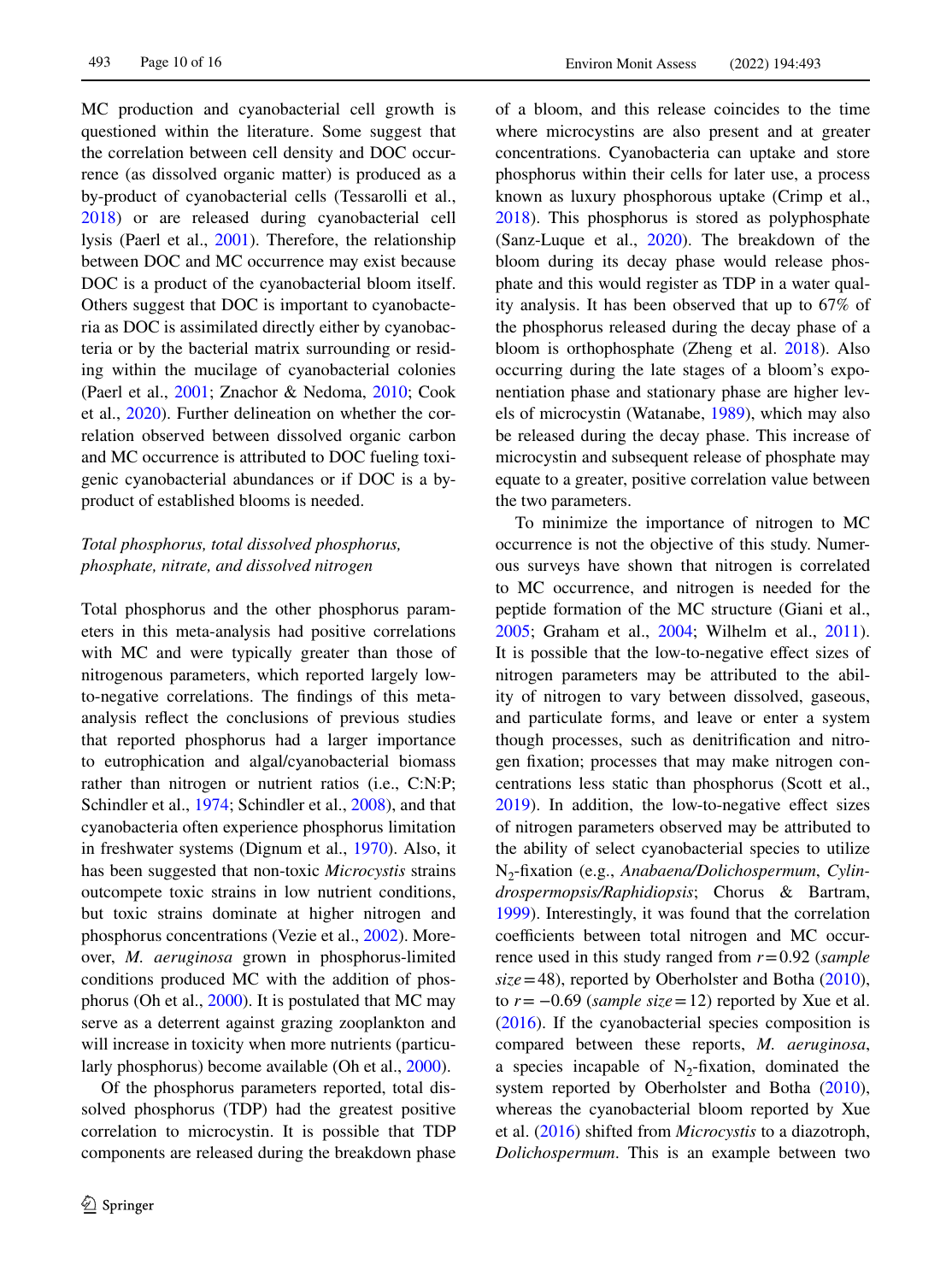extremes, but it does refect the importance of understanding the cyanobacterial species composition of a freshwater body in question as the nutrient requirements of species will vary over space and time.

Dissolved nitrogen was observed to have a signifcant negative relationship with MC. This could be due to the use of nitrogen in the production of MC. In addition to nitrogen being a key nutrient for cyanobacterial growth and function, it is also a building block in the MC compound (Hotto et al., [2008;](#page-13-22) Wagner et al., [2019](#page-14-22)). During a bloom, the cyanobacterial population requires large amounts of nitrogen for the production of additional cells as well as for MC (if the bloom should be MC-producing). Dissolved forms of nitrogen have been reported to be removed from systems quickly as they are the most energetically favorable form of nitrogen to use (Flores & Herrero, [2005](#page-12-23)). Gladfelter et al. ([2022](#page-12-24)) observed that after the addition of various forms of nitrogen into an outdoor limnocorral experiment, extracellular nitrogen concentrations quickly decreased from the system and coincided with the increase of phycocyanin (a pigment) in the cells of the cyanobacteria. If nitrogen is being used for cyanobacterial function or toxin production, this could equate to low amounts of nitrogen in the water and higher MC concentrations, leading to a negative correlation between the parameters.

It is possible that the relationship between MC concentration and nitrogenous parameters is nonnormal. Such trends between MC occurrence and nitrogen have been observed prior (Graham et al., [2004\)](#page-12-0), and are not refected in the correlation type analyses that are routinely reported in this feld. We recommend that researchers assess their data to look for non-linear trends and thresholds between environmental parameters and MC or consider making their raw data available at time of publication.

# *pH*

Little consensus exists regarding the role of pH in MC production and optimal cyanobacterial growth. For instance, laboratory studies have observed that toxic strains of *Microcystis* will have a greater cell density at both higher temperatures and pH (Song et al., [1998;](#page-14-23) Watanabe & Oishi, [1985](#page-14-24)). Yet, Cuichao et al.  $(2013)$  $(2013)$  observed the effects of pH on the peak growth rates of *M. aeruginosa* to be more nuanced, fnding that *M. aeruginosa* growth in the exponential phase benefted by a higher pH of 9.5, while a pH of 7.5 supported the greatest growth when the culture was in its stationary phase.

The feld studies assessed in this meta-analysis reveal a positive correlation between MC and pH. It is possible that higher pH conditions may allow for bicarbonate to become more bioavailable, which has shown to be favorable to cyanobacteria (Boyd, [2015;](#page-12-26) Mokashi et al., [2016](#page-13-23)). Alkaline environments may also contribute to the increased occurrence of MC, as has been suggested in past laboratory studies (Song et al., [1998](#page-14-23); Watanabe & Oishi, [1985](#page-14-24)).

Although pH may be a measurement related to MC, resource managers should note that cyanobacterial bloom density and the time of day during which a sample is taken will affect the reported value of pH. As phytoplankton uptake carbon dioxide during daylight hours (increasing pH) and respire at night (decreasing pH; Boyd, [2015](#page-12-26)), the presence of a substantial algal bloom will greatly infuence ambient pH. The majority of studies utilized in this analysis were taken during daylight hours. In general, a further delineation of the role of pH in MC occurrence is needed.

#### *Microcystin variants used in this study*

This meta-analysis considered total MC, intracellular MC, MC-LR, intracellular MC-LR, and MC+nodularin, as these were the most reported MC variants documented in the studies that met our inclusion criteria. Extracellular MC as well as over 246 variations in the chemical structure of MC have also been documented in past studies, but are reported to a much lesser extent in monitoring publications (Park et al., [1998;](#page-14-25) Meriluoto et al., [2016](#page-13-3)). Repeating this metaanalysis to include other MC fractions or variants may alter our fndings; however, the limited presence of these MC variants and our large sample size likely preclude signifcant interpretational shifts. Extracellular toxins typically occur at a lesser amount than that of intracellular fractions due to rapid microbial degradation, and often an excess of extracellular toxins is observed only during the decay phase of a bloom (Park et al., [1998](#page-14-25); Zheng et al., [2004;](#page-15-7) Li et al., [2017\)](#page-13-5). For instance, Park et al. ([1998](#page-14-25)) monitored the intracellular and extracellular MC fractions in Lake Suwa, Japan, over four growing seasons, and observed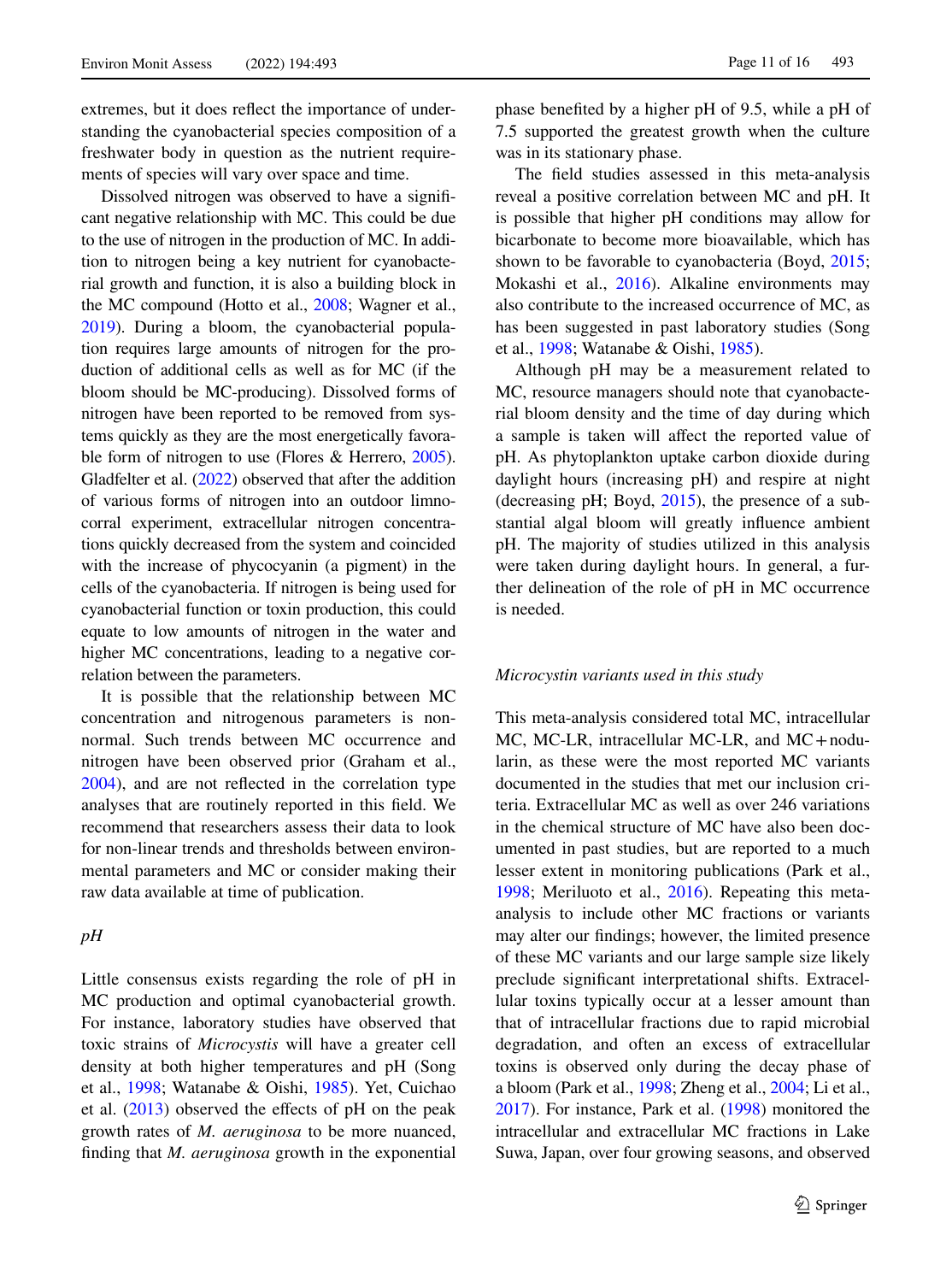that intracellular MC was on average  $\sim$  25 $\times$  higher to that of extracellular MC.

# **Conclusions**

Findings from this quantitative synthesis reveal environmental parameters that are significantly correlated with the hepatotoxin, MC, in freshwater lakes and reservoirs. For example, if fndings are taken together, eutrophic systems that are warmer, and alkaline, and contain elevated phosphorus concentrations tend to have greater MC occurrence. Such fndings from a dataset with samples that ranged widely over both space and time may refect the usefulness of the parameters found to be signifcant to be incorporated into MC monitoring programs, and managing such conditions may assist in mitigation attempts to reduce MC.

Studies incorporated a wide range of sampling and reporting methodologies (A1 Table 5), and were subsequently utilized in this analysis with limited bias. Additionally, this assessment was performed independent of season and rather focused on the quantitative assessment of all pertinent data. Seasonality may have an effect on correlations, as, for example, major stages of a cyanobacterial bloom formation coincide with diferent times of the year and may place a varying reliance on select parameters (e.g., nitrogen may have a greater importance during bloom formations (see Gobler et al.,  $2016$ ; Otten et al.,  $2012$ )). The authors of this article strive to assess the question of seasonality in future studies.

Direct correlations between environmental parameters and MC occurrence provide an efficient method to refne a complex topic into a functional unit of information; however, such statistical analyses may fail to address the specifc mechanism(s) in which an environmental parameter relates to the ecology of cyanobacterial blooms and MC production. Considering that the environmental parameters associated with signifcant correlations can be both directly or indirectly related to MC production (e.g., increased temperature may lead to greater toxigenic cyanobacterial biomass, pH may infuence MC production or be infuenced by bloom density), further laboratory and feld studies that research the mechanisms that mediate interactions related to the promotion of cyanobacteria will help water resource managers

better understand the conditions that contribute to the production of MC.

**Acknowledgements** The authors thank the anonymous reviewers who have helped strengthen this study. The authors also thank the helpful comments provided by individuals in the Meta-analysis course at Auburn University taught by AEW.

**Author contribution** All authors have contributed to the research, preparation, and writing of this article.

**Funding** This project was supported by a grant from the National Science Foundation (DEB-1831094), two USDA grants (2017–70007-27132 and 58–6010-0–006), the Alabama Agricultural Experiment Station, and the Hatch program of the National Institute of Food and Agriculture (ALA016-1– 16007), U.S. Department of Agriculture.

**Availability of data and material** All data utilized in this study are publicly available. References to the data used in this study can be found in the Appendix A1. It is encouraged that researchers reassess the data sources referenced in this study as these sources may be updated with new data.

**Code availability** All code can be found in Appendix A1.

#### **Declarations**

**Ethics approval** Not applicable.

**Consent to participate** Not applicable.

**Consent for publication** Not applicable.

**Competing interests** The authors declare no competing interests.

#### **References**

- <span id="page-11-1"></span>Beaulieu, M., Pick, F., & Gregory-Eaves, I. (2013). Nutrients and water temperature are signifcant predictors of cyanobacterial biomass in a 1147 lakes data set. *Limnology and Oceanography, 58*, 1736–1746. [https://doi.org/10.4319/lo.](https://doi.org/10.4319/lo.2013.58.5.1736) [2013.58.5.1736](https://doi.org/10.4319/lo.2013.58.5.1736)
- <span id="page-11-2"></span>Beaver, J. R., Manis, E. E., Loftin, K. A., Graham, J. L., Pollard, A. I., & Mitchell, R. M. (2014). Land use patterns, ecoregion, and microcystin relationships in U.S. lakes and reservoirs: A preliminary evaluation. *Harmful Algae, 36*, 57–62. <https://doi.org/10.1016/j.hal.2014.03.005>
- <span id="page-11-0"></span>Billam, M., Tang, L., Cai, Q., Mukhi, S., Guan, H., Wang, P., et al. (2006). Seasonal variations in the concentration of microcystin-LR in two lakes in western Texas, USA. *Environmental Toxicology and Chemistry, 25*, 349–355. <https://doi.org/10.1897/05-158R.1>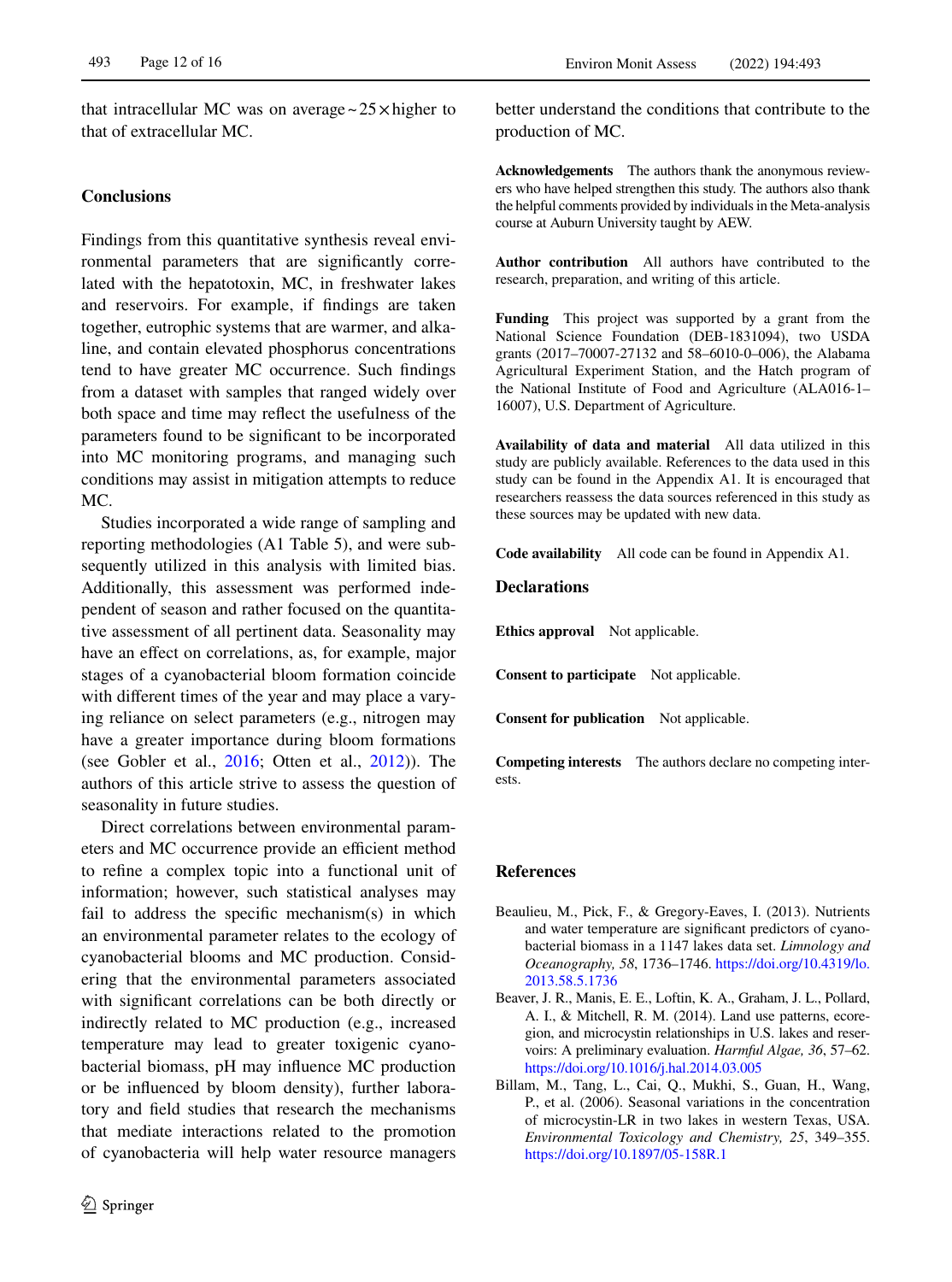- <span id="page-12-18"></span>Bonilla, S., Aubriot, L., Soares, M., Gonzales-Piana, M., Fabre, A., Huszar, V. L., et al. (2012). What drives the distribution of the bloom-forming cyanobacteria *Planktothrix agardhii* and *Cylindrospermposis raciborskii*? *FEMS Microbiology Ecology, 79,* 594–607.
- <span id="page-12-16"></span>Boutte, C., Mankiewicz-Boczek, J., Komarkova, J., Grubisic, S., Izydorczyk, K., Wautelet, F., et al. (2008). Diversity of planktonic cyanobacteria and microcystin occurrence in Polish water bodies investigated using a polyphasic approach. *Aquatic Microbial Ecology, 51*(3), 223–236. <https://doi.org/10.3354/ame01194>
- <span id="page-12-26"></span>Boyd, C. (2015). Water Quality - An Introduction. Springer. <https://www.springer.com/us/book/9783319330624>
- <span id="page-12-22"></span>Chorus, I. (1999). Toxic Cyanobacteria in Water - A guide to their public health consequences, monitoring and management. [https://www.who.int/publications/m/item/toxic](https://www.who.int/publications/m/item/toxic-cyanobacteria-in-water---second-edition)[cyanobacteria-in-water---second-edition](https://www.who.int/publications/m/item/toxic-cyanobacteria-in-water---second-edition)
- <span id="page-12-19"></span>Cook, K. V., Li, C., Cai, H., Krumholz, L. R., Hambright, K. D., Paerl, H. W., et al. (2020). The global *Microcystis* interactome. *Limnology and Oceanography, 65*, S194– S207. <https://doi.org/10.1002/lno.11361>
- <span id="page-12-21"></span>Crimp, A., Brown, N., & Shilton, A. (2018). Microalgal luxury uptake of phosphorus in waste stabilization ponds – Frequency of occurrence and high performing genera. *Water Science and Technology, 78,* 1. [https://doi.org/10.](https://doi.org/10.2166/wst.2017.632) [2166/wst.2017.632](https://doi.org/10.2166/wst.2017.632)
- <span id="page-12-25"></span>Cuichao, P., Jie, Z., Xiuji, Z., & Shiqiang, W. (2013). Experimental study on the infuence of pH value, illumination, nutrient, and temperature factors on cyanobacteria growth. In: *2013 Third International Conference on Intelligent System Design and Engineering Applications* (pp. 747–750).
- <span id="page-12-20"></span>Dignum, M., Matthijs, H., Pel, R., Laanbroek, H., & Mur, L. (1970). Nutrient limitation of freshwater cyanobacteria. pp. 65–86.<https://doi.org/10.1007/1-4020-3022-34>
- <span id="page-12-2"></span>Duong, T. T., Le, T. P. Q., Pfugmacher, S., Rochelle-Newall, E., Trung Kien, H., Vu, T., et al. (2013). Seasonal variation of cyanobacteria and microcystins in the Nui Coc Reservoir, Northern Vietnam. *Journal of Applied Phycology, 25*. <https://doi.org/10.1007/s10811-012-9919-9>
- <span id="page-12-17"></span>Dziallas, C., & Grossart, H. P. (2011). Increasing oxygen radicals and water temperature select for toxic *Microcystis sp*. *PLoS ONE, 6*, e25569. [https://doi.org/10.1371/journal.](https://doi.org/10.1371/journal.pone.0025569) [pone.0025569](https://doi.org/10.1371/journal.pone.0025569)
- <span id="page-12-6"></span>Environmental Protection Agency (EPA:NLA). (2007). National Lake Assessment. [https://www.epa.gov/national-aquatic](https://www.epa.gov/national-aquatic-resource-surveys/nla)[resource-surveys/nla](https://www.epa.gov/national-aquatic-resource-surveys/nla). Accessed November 2019.
- <span id="page-12-7"></span>Environmental Protection Agency (EPA:NLA). (2012). National Lake Assessment. [https://www.epa.gov/national-aquatic](https://www.epa.gov/national-aquatic-resource-surveys/nla)[resource-surveys/nla](https://www.epa.gov/national-aquatic-resource-surveys/nla). Accessed November 2019.
- <span id="page-12-9"></span>Fisher, R. (1958). *Statistical methods for research workers* (13th ed.). Edinburgh Oliver and Body.
- <span id="page-12-23"></span>Flores, E., & Herrero, A. (2005). Nitrogen assimilation and nitrogen control in cyanobacteria. *Biochemical Society Transactions, 33*, 164–167. [https://doi.org/10.1042/](https://doi.org/10.1042/BST0330164) [BST0330164](https://doi.org/10.1042/BST0330164)
- <span id="page-12-5"></span>Francy, D. S., Brady, A. M. G., Ecker, C. D., Graham, J. L., Stelzer, E. A., Strufolino, P., et al. (2016). Estimating microcystin levels at recreational sites in western Lake Erie and Ohio. *Harmful Algae, 58*, 23–34. [https://doi.org/](https://doi.org/10.1016/j.hal.2016.07.003) [10.1016/j.hal.2016.07.003](https://doi.org/10.1016/j.hal.2016.07.003)
- <span id="page-12-12"></span>Gągała, I., Izydorczyk, K., Jurczak, T., Pawełczyk, J., Dziadek, J., Wojtal-Frankiewicz, A., et al. (2014). Role of environmental factors and toxic genotypes in the regulation of microcystinsproducing cyanobacterial blooms. *Microbial Ecology, 67*, 465–479.<https://doi.org/10.1007/s00248-013-0303-3>
- <span id="page-12-4"></span>Giani, A., Bird, D., Prairie, Y., & Lawrence, J. F. (2005). Empirical study of cyanobacterial toxicity along a trophic gradient of lakes. *Canadian Journal of Fisheries and Aquatic Sciences, 62*, 2100–2109. <https://doi.org/10.1139/f05-124>
- <span id="page-12-11"></span>Gilpin, A. R. (1993). Table for conversion of Kendall's Tau to Spearman's Rho within the context of measures of magnitude of efect for meta-analysis. *Educational and Psychological Measurement, 53*, 87–92. [https://doi.org/10.1177/](https://doi.org/10.1177/0013164493053001007) [0013164493053001007](https://doi.org/10.1177/0013164493053001007)
- <span id="page-12-24"></span>Gladfelter, M. F., Buley, R. P., Belfore, A. P., Fernandez-Figueroa, E. G., Gerovac, B. L., Baker, N. D., & Wilson, A. E. (2022). Dissolved nitrogen form mediates phycocyanin content in cyanobacteria. *Freshwater Biology, 67*, 954–964. <https://doi.org/10.1111/fwb.13892>
- <span id="page-12-27"></span>Gobler, C. J., Burkholder, J. M., Davis, T. W., Harke, M. J., Johengen, T., Stow, C. A., & Van de Waal, D. B. (2016). The dual role of nitrogen supply in controlling the growth and toxicity of cyanobacterial blooms. *Harmful Algae, 54*, 87–97.<https://doi.org/10.1016/j.hal.2016.01.010>
- <span id="page-12-3"></span>González-Piana, M., Fabián, D., Piccardo, A., & Chalar, G. (2017). Dynamics of total microcystin LR concentration in three subtropical hydroelectric generation reservoirs in Uruguay, South America. *Bulletin of Environmental Contamination and Toxicology, 99*, 488–492. [https://doi.org/](https://doi.org/10.1007/s00128-017-2158-7) [10.1007/s00128-017-2158-7](https://doi.org/10.1007/s00128-017-2158-7)
- <span id="page-12-1"></span>Graham, J. L., Foster, G. M., Williams, T. J., Kramer, A. R., & Harris, T. D. (2017). *Occurrence of cyanobacteria, microcystin, and taste-and-odor compounds in Cheney Reservoir, Kansas, 2001–16*. U.S. Geological Survey, Reston, VA. <https://doi.org/10.3133/sir20175016>
- <span id="page-12-0"></span>Graham, J. L., Jones, J. R., Jones, S. B., Downing, J. A., & Clevenger, T. E. (2004). Environmental factors infuencing microcystin distribution and concentration in the Midwestern United States. *Water Research, 38*, 4395–4404. <https://doi.org/10.1016/j.watres.2004.08.004>
- <span id="page-12-8"></span>Harris, T. D., & Graham, J. L. (2017). Predicting cyanobacterial abundance, microcystin, and geosmin in a eutrophic drinking-water reservoir using a 14-year dataset. *Lake and Reservoir Management, 33*, 32–48. [https://doi.org/10.](https://doi.org/10.1080/10402381.2016.1263694) [1080/10402381.2016.1263694](https://doi.org/10.1080/10402381.2016.1263694)
- <span id="page-12-13"></span>Henao, E., Rzymski, P., & Waters, M. (2020). A review on the study of cyanotoxins in paleolimnological research: Current knowledge and future needs. *Toxins, 12*(6). [https://](https://doi.org/10.3390/toxins12010006) [doi.org/10.3390/toxins12010006](https://doi.org/10.3390/toxins12010006)
- <span id="page-12-10"></span>Higgins, J., & Green, S. (2011). Cochrane handbook for systematic reviews of interventions. [https://handbook-5-1.](https://handbook-5-1.cochrane.org/) [cochrane.org/](https://handbook-5-1.cochrane.org/). Accessed 26 March 2021.
- <span id="page-12-14"></span>Holland, A., & Kinnear, S. (2013). Interpreting the possible ecological role(s) of cyanotoxins: Compounds for competitive advantage and/or physiological aide? *Faculty of Science, Medicine and Health - Papers: Part A,* 2239–2258. <https://doi.org/10.3390/md11072239>
- <span id="page-12-15"></span>Horst, G. P., Sarnelle, O., White, J. D., Hamilton, S. K., Kaul, R. B., & Bressie, J. D. (2014). Nitrogen availability increases the toxin quota of a harmful cyanobacterium, *Microcystis*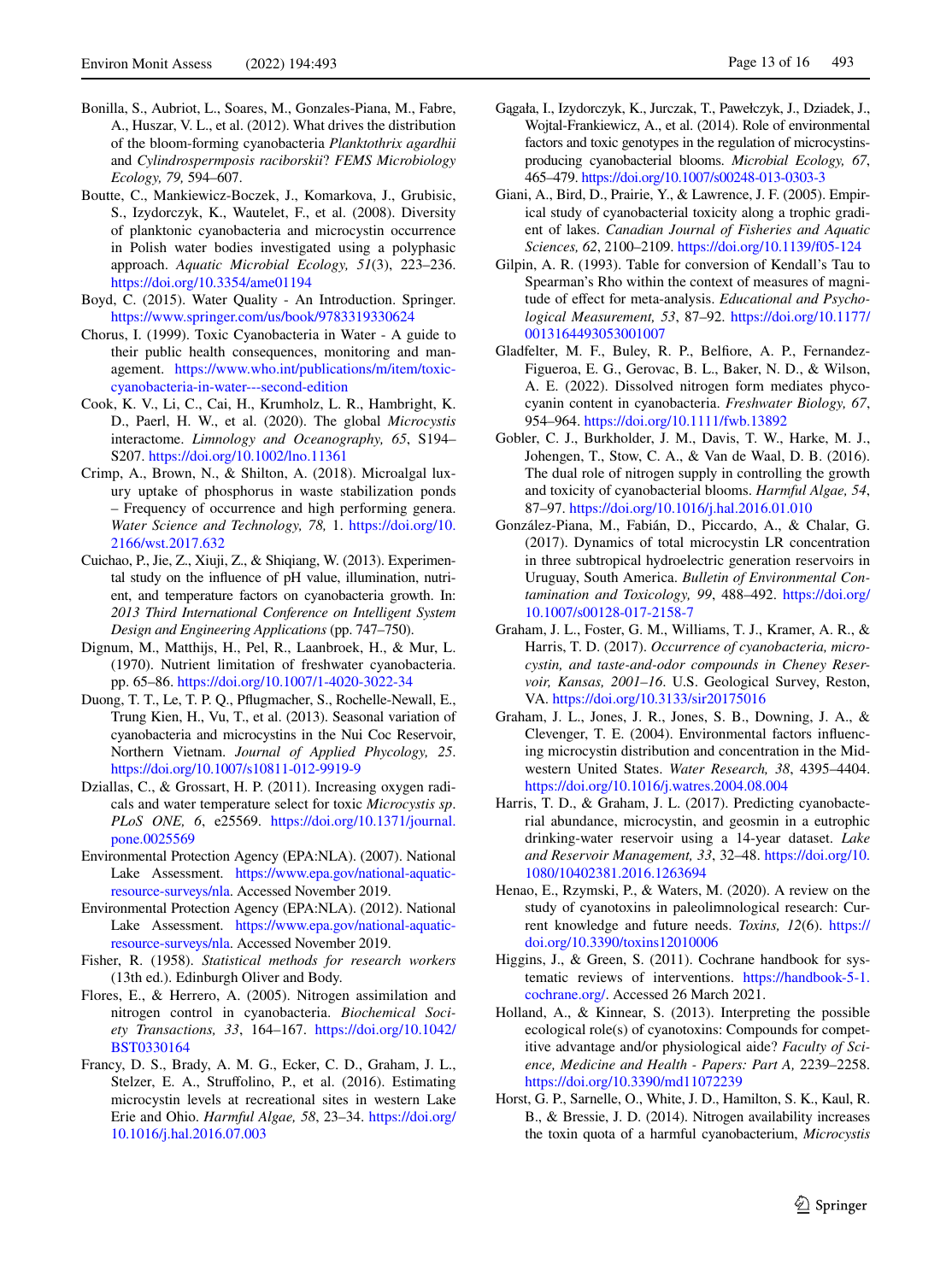*aeruginosa*. *Water Research, 54*, 188–198. [https://doi.org/](https://doi.org/10.1016/j.watres.2014.01.063) [10.1016/j.watres.2014.01.063](https://doi.org/10.1016/j.watres.2014.01.063)

- <span id="page-13-22"></span>Hotto, A. M., Satchwell, M. F., Berry, D. L., Gobler, C. J., & Boyer, G. L. (2008). Spatial and temporal diversity of microcystins and microcystin-producing genotypes in Oneida Lake NY. *Harmful Algae, 7*(5), 671–681. [https://](https://doi.org/10.1016/j.hal.2008.02.001) [doi.org/10.1016/j.hal.2008.02.001](https://doi.org/10.1016/j.hal.2008.02.001)
- <span id="page-13-11"></span>Jančula, D., Straková, L., Sadílek, J., Marsálek, B., & Babica, P. (2014). Survey of cyanobacterial toxins in Czech water reservoirs-the frst observation of neurotoxic saxitoxins. *Environmental Science and Pollution Research International, 21*. <https://doi.org/10.1007/s11356-014-2699-9>
- <span id="page-13-8"></span>Jiang, L., & Pu, Z. (2009). Diferent efects of species diversity on temporal stability in single-trophic and multitrophic communities. *The American Naturalist, 174*, 651–659. <https://doi.org/10.1086/605961>
- <span id="page-13-13"></span>Kaebernick, M., & Neilan, B. (2001). Ecological and molecular investigations of cyanotoxin production. *FEMS Microbiology Ecology, 35*, 1–9. [https://doi.org/10.1111/j.1574-](https://doi.org/10.1111/j.1574-6941.2001.tb00782.x) [6941.2001.tb00782.x](https://doi.org/10.1111/j.1574-6941.2001.tb00782.x)
- <span id="page-13-18"></span>Kasinak, J. M. E., Holt, B. M., Chislock, M. F., & Wilson, A. E. (2015). Benchtop fuorometry of phycocyanin as a rapid approach for estimating cyanobacterial biovolume. *Journal of Plankton Research, 37*, 248–257. [https://doi.](https://doi.org/10.1093/plankt/fbu096) [org/10.1093/plankt/fbu096](https://doi.org/10.1093/plankt/fbu096)
- <span id="page-13-17"></span>Kim, H., Kim, C., Ahn, T.-S., Yoo, S., & Lee, D. (2005). Efects of temperature and light on microcystin synthetase gene transcription in *Microcystis aeruginosa*. *Key Engineering Materials, 277–279*, 606–611. [https://doi.org/10.](https://doi.org/10.4028/www.scientific.net/KEM.277-279.606) [4028/www.scientifc.net/KEM.277-279.606](https://doi.org/10.4028/www.scientific.net/KEM.277-279.606)
- <span id="page-13-4"></span>Kotak, B., Lam, A., Prepas, E., & Hrudey, S. (2000). Role of chemical and physical variables in regulating microcystin-LR concentration in phytoplankton of eutrophic lakes. *Canadian Journal of Fisheries and Aquatic Sciences, 57*, 1584–1593.<https://doi.org/10.1139/cjfas-57-8-1584>
- <span id="page-13-12"></span>Lewis, W. M. (2000). Basis for the protection and management of tropical lakes. *Lakes & Reservoirs: Science, Policy and Management for Sustainable Use, 5*, 35–48. [https://doi.](https://doi.org/10.1046/j.1440-1770.2000.00091.x) [org/10.1046/j.1440-1770.2000.00091.x](https://doi.org/10.1046/j.1440-1770.2000.00091.x)
- <span id="page-13-5"></span>Li, D., Zheng, H., Pan, J., Zhang, T., Tang, S., Lu, J., et al. (2017). Seasonal dynamics of photosynthetic activity, *Microcystis* genotypes and microcystin production in Lake Taihu, China. *Journal of Great Lakes Research, 43*, 710– 716. <https://doi.org/10.1016/j.jglr.2017.04.005>
- <span id="page-13-6"></span>Li, S., Xie, P., Xu, J., Zhang, X., Qin, J., Zheng, L., et al. (2007). Factors shaping the pattern of seasonal variations of microcystins in Lake Xingyun, a subtropical plateau lake in China. *Bulletin of Environmental Contamination and Toxicology, 78*, 226–230.<https://doi.org/10.1007/s00128-007-9116-8>
- <span id="page-13-7"></span>Liu, Y., Xie, P., Zhang, D. W., & Wen, Z. R. (2008). Seasonal dynamics of microcystins with associated biotic and abiotic parameters in two bays of Lake Taihu, the third largest freshwater lake in China. *Bulletin of Environmental Contamination and Toxicology, 80*, 24–29. [https://doi.org/](https://doi.org/10.1007/s00128-007-9293-5) [10.1007/s00128-007-9293-5](https://doi.org/10.1007/s00128-007-9293-5)
- <span id="page-13-14"></span>Lyck, S. (2004). Simultaneous changes in cell quotas of microcystin, chlorophyll a, protein and carbohydrate during different growth phases of a batch culture experiment with *Microcystis aeruginosa*. *Journal of Plankton Research, 26*, 727–736. <https://doi.org/10.1093/plankt/fbh071>
- <span id="page-13-1"></span>Malbrouck, C., & Kestemont, P. (2006). Effects of microcystins on fsh. *Environmental Toxicology and Chemistry*, 72–86. [https://setac.onlinelibrary.wiley.com/doi/full/10.](https://setac.onlinelibrary.wiley.com/doi/full/10.1897/05-029R.1) [1897/05-029R.1](https://setac.onlinelibrary.wiley.com/doi/full/10.1897/05-029R.1)
- <span id="page-13-10"></span>Mantzouki, E., Lürling, M., Fastner, J., de Senerpont Domis, L., Wilk-Woźniak, E., Koreivienė, J., et al. (2018). Temperature efects explain continental scale distribution of cyanobacterial toxins. *Toxins, 10*. [https://doi.org/10.](https://doi.org/10.3390/toxins10040156) [3390/toxins10040156](https://doi.org/10.3390/toxins10040156)
- <span id="page-13-2"></span>Martins, J., & Vasconcelos, V. (2009). Microcystin dynamics in aquatic organisms. *Journal of toxicology and environmental health*. *Part B, Critical Reviews, 12*, 65–82. [https://doi.](https://doi.org/10.1080/10937400802545151) [org/10.1080/10937400802545151](https://doi.org/10.1080/10937400802545151)
- <span id="page-13-19"></span>McQuaid, N., Zamyadi, A., Prévost, M., Bird, D. F., & Dorner, S. (2011). Use of in vivo phycocyanin fuorescence to monitor potential microcystin-producing cyanobacterial biovolume in a drinking water source. *Journal of Environmental Monitoring: JEM, 13*, 455–463. [https://doi.org/10.](https://doi.org/10.1039/c0em00163e) [1039/c0em00163e](https://doi.org/10.1039/c0em00163e)
- <span id="page-13-3"></span>Meriluoto, J., Spoof, L., & Geofrey, O. (2016). Handbook of cyanobacterial monitoring and cyanotoxin analysis. *John Wiley & Sons*.<https://doi.org/10.1002/9781119068761>
- <span id="page-13-23"></span>Mokashi, K., Shetty, V., George, S. A., & Sibi, G. (2016). Sodium bicarbonate as inorganic carbon source for higher biomass and lipid production integrated carbon capture in *Chlorella vulgaris*. *Achievements in the Life Sciences, 10*, 111–117. <https://doi.org/10.1016/j.als.2016.05.011>
- <span id="page-13-15"></span>Neilan, B. A., Pearson, L. A., Muenchhoff, J., Moffitt, M. C., & Dittmann, E. (2013). Environmental conditions that infuence toxin biosynthesis in cyanobacteria. *Environmental Microbiology, 15*, 1239–1253. [https://doi.org/10.1111/j.](https://doi.org/10.1111/j.1462-2920.2012.02729.x) [1462-2920.2012.02729.x](https://doi.org/10.1111/j.1462-2920.2012.02729.x)
- <span id="page-13-21"></span>Oberholster, P., & Botha, A. M. (2010). Use of remote sensing and molecular markers to detect toxic cyanobacterial hyperscum crust: A case study on Lake Hartbeespoort, South Africa. *African Journal of Biotechnology, 95*, 8791–8799.<https://doi.org/10.5897/AJB10.1201>
- <span id="page-13-20"></span>Oh, H. M., Lee, S. J., Jang, M. H., & Yoon, B. -D. (2000). Microcystin production by Microcystis aeruginosa in a phosphorus-limited chemostat. *Applied and Environmental Microbiology, 66*, 176–179. [https://doi.org/10.1128/](https://doi.org/10.1128/aem.66.1.176-179.2000) [aem.66.1.176-179.2000](https://doi.org/10.1128/aem.66.1.176-179.2000)
- <span id="page-13-9"></span>Ortega, J. C. G., Figueiredo, B. R. S., Graça, W. J., da Agostinho, A. A., & Bini, L. M. (2020). Negative efect of turbidity on prey capture for both visual and non-visual aquatic predators. *Journal of Animal Ecology, 89*, 2427– 2439.<https://doi.org/10.1111/1365-2656.13329>
- <span id="page-13-24"></span>Otten, T. G., Xu, H., Qin, B., Zhu, G., & Paerl, H. W. (2012). Spatiotemporal patterns and ecophysiology of toxigenic *Microcystis* blooms in Lake Taihu, China: Implications for water quality management. *Environmental Science & Technology, 46*(6), 3480–3488. [https://doi.org/10.1021/](https://doi.org/10.1021/es2041288) [es2041288](https://doi.org/10.1021/es2041288)
- <span id="page-13-0"></span>Paerl, H. W., Fulton, R. S., Moisander, P. H., & Dyble, J. (2001). Harmful freshwater algal blooms, with an emphasis on cyanobacteria. *The Scientifc World Journal, 1*, 76–113. <https://doi.org/10.1100/tsw.2001.16>
- <span id="page-13-16"></span>Paerl, H. W., & Huisman, J. (2008). Climate. Blooms like it hot. *Science, 320*, 57–58.<https://doi.org/10.1126/science.1155398>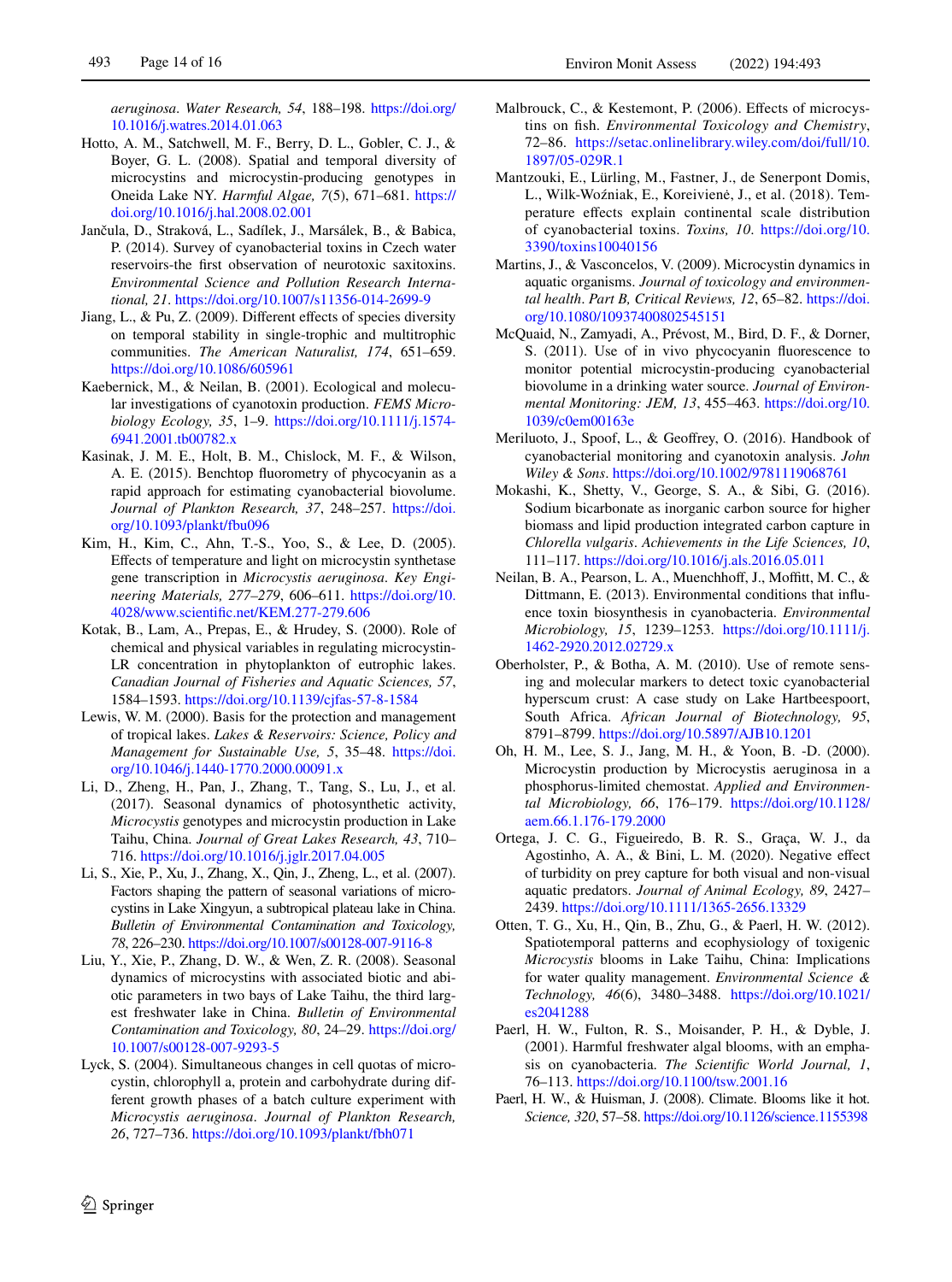- <span id="page-14-0"></span>Paerl, H. W., & Otten, T. G. (2013). Harmful cyanobacterial blooms: Causes consequences and controls. *Microbial Ecology, 65*(4), 995–1010. [https://doi.org/10.1007/](https://doi.org/10.1007/s00248-012-0159-y) [s00248-012-0159-y](https://doi.org/10.1007/s00248-012-0159-y)
- <span id="page-14-2"></span>Paerl, H. W., & Paul, V. J. (2012). Climate change: Links to global expansion of harmful cyanobacteria. *Water Research, 46*, 1349–1363. [https://doi.org/10.1016/j.](https://doi.org/10.1016/j.watres.2011.08.002) [watres.2011.08.002](https://doi.org/10.1016/j.watres.2011.08.002)
- <span id="page-14-25"></span>Park, H. D., Iwami, C., Watanabe, M. F., Harada, K. I., Okino, T., & Hayashi, H. (1998). Temporal variabilities of the concentrations of intra- and extracellular microcystin and toxic *Microcystis* species in a hypertrophic lake, Lake Suwa, Japan (1991–1994). *Environmental Toxicology and Water Quality, 13*, 61–72. [https://doi.org/10.1002/\(SICI\)](https://doi.org/10.1002/(SICI)1098-2256(1998)13:1%3c61::AID-TOX4%3e3.0.CO;2-5) [1098-2256\(1998\)13:1%3c61::AID-TOX4%3e3.0.CO;2-5](https://doi.org/10.1002/(SICI)1098-2256(1998)13:1%3c61::AID-TOX4%3e3.0.CO;2-5)
- <span id="page-14-4"></span>Pick, J., Nakagawa, S., & Noble, D. (2020). Reproducible, fexible and high-throughput data extraction from primary literature: The metaDigitise R package. Biorxiv. [https://doi.](https://doi.org/10.1101/247775) [org/10.1101/247775](https://doi.org/10.1101/247775)
- <span id="page-14-8"></span>Ramírez, A., Caballero, M., Vázquez, G., & Colón-Gaud, C. (2020). Preface: Recent advances in tropical lake research. *Hydrobiologia, 847*, 4143–4144. [https://doi.org/10.1007/](https://doi.org/10.1007/s10750-020-04443-3) [s10750-020-04443-3](https://doi.org/10.1007/s10750-020-04443-3)
- <span id="page-14-12"></span>Rigosi, A., Hanson, P., Hamilton, D. P., Hipsey, M., Rusak, J. A., Bois, J., et al. (2015). Determining the probability of cyanobacterial blooms: The application of Bayesian networks in multiple lake systems. *Ecological Applications: A Publication of the Ecological Society of America, 25*, 186–199. <https://doi.org/10.1890/13-1677.1>
- <span id="page-14-1"></span>Rinta-Kanto, J. M., Konopko, E. A., DeBruyn, J. M., Bourbonniere, R. A., Boyer, G. L., & Wilhelm, S. W. (2009). Lake Erie *Microcystis*: Relationship between microcystin production, dynamics of genotypes and environmental parameters in a large lake. *Harmful Algae, 8*, 665–673. <https://doi.org/10.1016/j.hal.2008.12.004>
- <span id="page-14-5"></span>Rupinski, M. T., & Dunlap, W. P. (1996). Approximating Pearson product-moment correlations from Kendall's Tau and Spearman's Rho. *Educational and Psychological Measurement, 56*, 419–429.<https://doi.org/10.1177/0013164496056003004>
- <span id="page-14-20"></span>Sanz-Luque, E., Bhaya, D., & Grossman, A. R. (2020). Polyphosphate: A multifunctional metabolite in cyanobacteria and algae. *Frontiers in Plant Science, 11*, 938. <https://doi.org/10.3389/fpls.2020.00938>
- <span id="page-14-13"></span>Scherer, P. I., Raeder, U., Geist J., & Zwirglmaier, K. (2016). Infuence of temperature, mixing, and addition of microcystin-LR on microcystin gene expression in *Microcystis aeruginosa*. *MicrobiologyOpen, 6*. [https://doi.org/10.1002/](https://doi.org/10.1002/mbo3.393) [mbo3.393](https://doi.org/10.1002/mbo3.393)
- <span id="page-14-17"></span>Schindler, D. W. (1974). Eutrophication and recovery in experimental lakes: Implications for lake management. *Science (New York, N.Y.), 184*, 897–899. [https://doi.org/10.1126/](https://doi.org/10.1126/science.184.4139.897) [science.184.4139.897](https://doi.org/10.1126/science.184.4139.897)
- <span id="page-14-18"></span>Schindler, D. W., Hecky, R. E., Findlay, D. L., Stainton, M. P., Parker, B. R., Paterson, M. J., et al. (2008). Eutrophication of lakes cannot be controlled by reducing nitrogen input: Results of a 37-year whole-ecosystem experiment. *Proceedings of the National Academy of Sciences, 105*, 11254–11258. <https://doi.org/10.1073/pnas.0805108105>
- <span id="page-14-21"></span>Scott, J. T., McCarthy, M. J., & Paerl, H. W. (2019). Nitrogen transformations diferently afect nutrient limited primary

production in lakes of varying trophic state. *Limnology and Oceanography Letters, 4*(4), 96–104.

- <span id="page-14-9"></span>Sivonen, K. (2009). Cyanobacterial toxins. In *Encyclopedia of microbiology* (pp. 290–307).
- <span id="page-14-23"></span>Song, L., Sano, T., Li, R., Watanabe, M. M., Liu, Y., & Kaya, K. (1998). Microcystin production of *Microcystis viridis* (cyanobacteria) under diferent culture conditions. *Phycological Research, 46*, 19–23. [https://doi.org/10.1046/j.](https://doi.org/10.1046/j.1440-1835.1998.00120.x) [1440-1835.1998.00120.x](https://doi.org/10.1046/j.1440-1835.1998.00120.x)
- <span id="page-14-14"></span>Swift, T. J., Perez-Losada, J., Schladow, S. G., Reuter, J. E., Jassby, A. D., & Goldman, C. R. (2006). Water clarity modeling in Lake Tahoe: Linking suspended matter characteristics to Secchi depth. *Aquatic Sciences, 68*, 1–15. <https://doi.org/10.1007/s00027-005-0798-x>
- <span id="page-14-16"></span>Tessarolli, L. P., Bagatini, I. L., Bianchini-Jr, I., Vieira, A., a. H., Tessarolli, L. P., Bagatini, I. L., et al. (2018). Bacterial degradation of dissolved organic matter released by *Planktothrix agardhii* (Cyanobacteria). *Brazilian Journal of Biology, 78*, 108–116. [https://doi.org/10.1590/1519-](https://doi.org/10.1590/1519-6984.07616) [6984.07616](https://doi.org/10.1590/1519-6984.07616)
- <span id="page-14-3"></span>United States Geological Survey (USGS). (2018). National Water Information Systems. [https://waterdata.usgs.gov/](https://waterdata.usgs.gov/nwis) [nwis](https://waterdata.usgs.gov/nwis)
- <span id="page-14-19"></span>Vezie, C., Rapala, J., Vaitomaa, J., Seitsonen, J., & Sivonen, K. (2002). Efect of nitrogen and phosphorus on growth of toxic and montoxic Microcystis Strains and on Intracellular Microcystin Concentrations. *Microbial Ecology, 43*, 443–454. <https://doi.org/10.1007/s00248-001-0041-9>
- <span id="page-14-7"></span>Viechtbauer, W. (2010). Conducting meta-analyses in R with the metafor package. *Journal of Statistical Software, 36*, 1–48.<https://doi.org/10.18637/jss.v036.i03>
- <span id="page-14-22"></span>Wagner, N. D., Osburn, F. S., Wang, J., Taylor, R. B., Boedecker, A. R., Chambliss, C. K., Brooks, B. W., & Scott, J. T. (2019). Biological stoichiometry regulates toxin production in *Microcystis aeruginosa* (UTEX 2385). *Toxins., 11*(10), 601.<https://doi.org/10.3390/toxins11100601>
- <span id="page-14-11"></span>Watanabe, M. F., Harada, K. I., Matsuura, K., Watanabe, M., & Suzuki, M. (1989). Heptapeptide toxin production during the batch culture of two *Microcystis* species (Cyanobacteria). *Journal of Applied Phycology, 1*, 161–165. [https://doi.](https://doi.org/10.1007/BF00003879) [org/10.1007/BF00003879](https://doi.org/10.1007/BF00003879)
- <span id="page-14-24"></span>Watanabe, M. F., & Oishi, S. (1985). Efects of environmental factors on toxicity of a cyanobacterium (*Microcystis aeruginosa*) under culture conditions. *Applied and Environmental Microbiology, 49*, 1342–1344. [https://doi.org/10.](https://doi.org/10.1128/aem.49.5.1342-1344.1985) [1128/aem.49.5.1342-1344.1985](https://doi.org/10.1128/aem.49.5.1342-1344.1985)
- <span id="page-14-6"></span>Weaver, R. J., Santos, E. S. A., Tucker, A. M., Wilson, A. E., & Hill, G. E. (2018). Carotenoid metabolism strengthens the link between feather coloration and individual quality. *Nature Communications, 9*, 73. [https://doi.org/10.1038/](https://doi.org/10.1038/s41467-017-02649-z) [s41467-017-02649-z](https://doi.org/10.1038/s41467-017-02649-z)
- <span id="page-14-10"></span>Wiedner, C., Visser, P. M., Fastner, J., Metcalf, J. S., Codd, G. A., & Mur, L. R. (2003). Effects of light on the microcystin content of *Microcystis* Strain PCC 7806. *Applied and Environmental Microbiology, 69*, 1475–1481. [https://doi.](https://doi.org/10.1128/AEM.69.3.1475-1481.2003) [org/10.1128/AEM.69.3.1475-1481.2003](https://doi.org/10.1128/AEM.69.3.1475-1481.2003)
- <span id="page-14-15"></span>Wilhelm, S. W., Farnsley, S. E., LeCleir, G. R., Layton, A. C., Satchwell, M. F., DeBruyn, J. M., et al. (2011). The relationships between nutrients, cyanobacterial toxins and the microbial community in Taihu (Lake Tai), China.